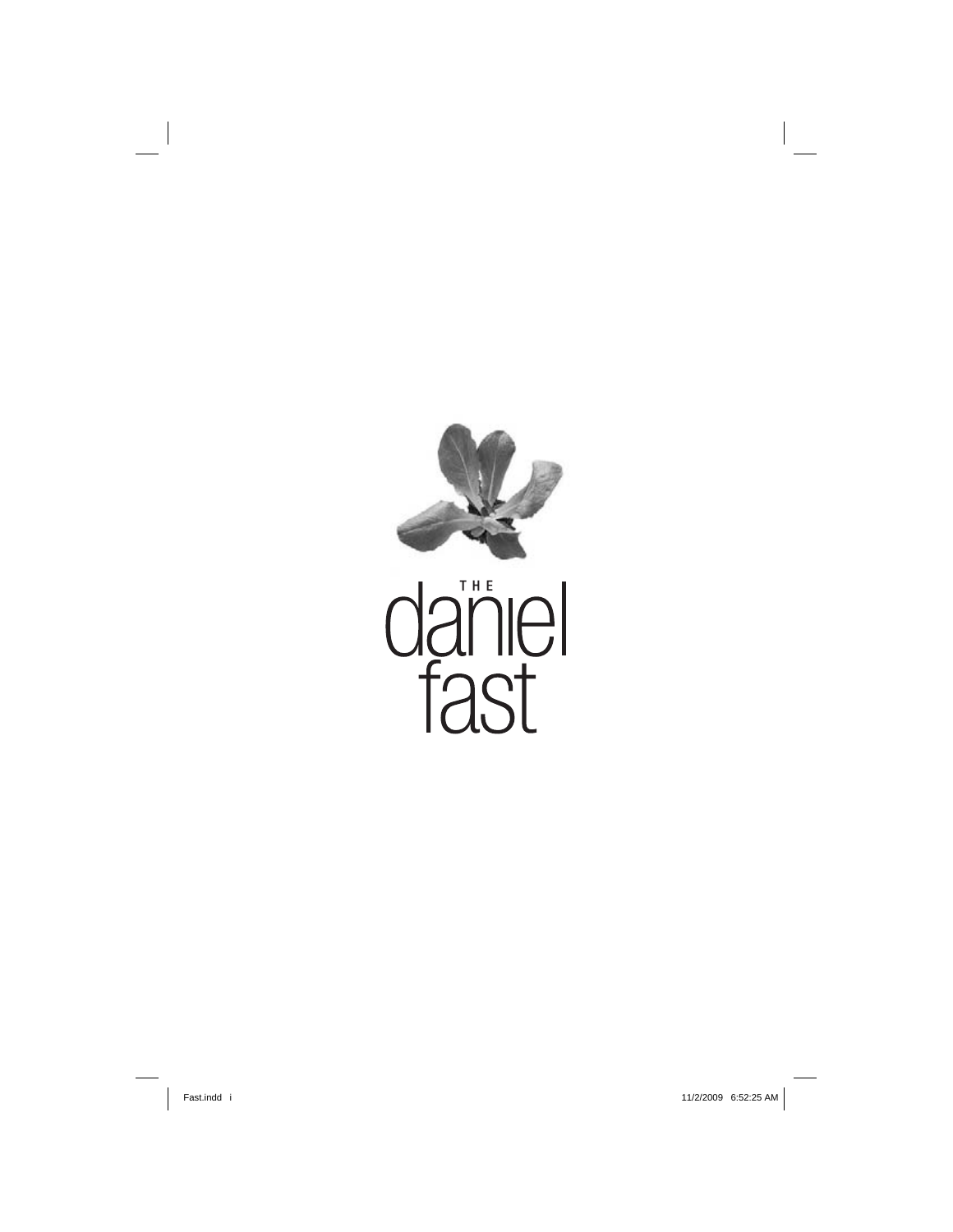# T H E

*feed your soul, strengthen your spirit, and renew your body*

# susan gregory



TYNDALE HOUSE PUBLISHERS, INC. CAROL STREAM, ILLINOIS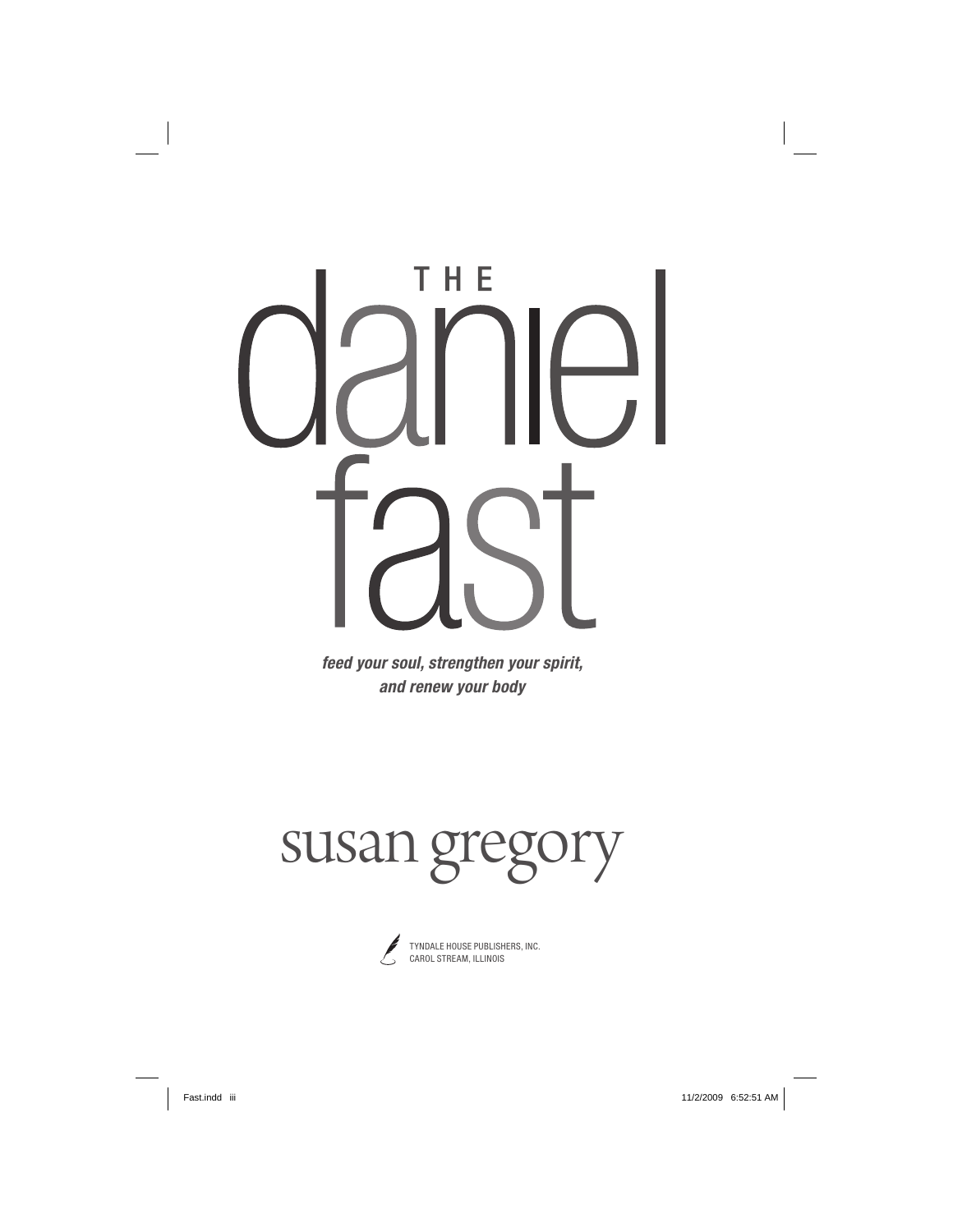Visit Tyndale's exciting Web site at www.tyndale.com.

Visit the author's Web site at www.Daniel-Fast.com.

*TYNDALE* and Tyndale's quill logo are registered trademarks of Tyndale House Publishers, Inc.

The Daniel Fast: Feed Your Soul, Strengthen Your Spirit, and Renew Your Body

Copyright © 2010 by Susan Gregory. All rights reserved.

Cover photo of plant copyright © by Bilderlounge/photolibrary. All rights reserved.

Cover photo of silverware copyright © by Dan Esteffes/iStockphoto. All rights reserved.

Author photo copyright © July 16, 2009 by Lynette Huffman Johnson, www.LynetteJohnson .com. All rights reserved.

Designed by Stephen Vosloo

Published in association with the literary agency of Ann Spangler and Company, 1420 Pontiac Rd., S.E., Grand Rapids, MI 49506.

All Scripture quotations, unless otherwise indicated, are taken from the New King James Version'. Copyright © 1982 by Thomas Nelson, Inc. Used by permission. All rights reserved.

Scripture quotations marked KJV are taken from *The Holy Bible*, King James Version.

Scripture quotations marked NIV are taken from the *Holy Bible*, New International Version,<sup>®</sup><br>NIV®. Copyright © 1973, 1978, 1984 by Biblica, Inc.™ Used by permission of Zondervan. All rights reserved worldwide.

Scripture quotations marked *The Message* are taken from *The Message* by Eugene H. Peterson, copyright © 1993, 1994, 1995, 1996, 2000, 2001, 2002. Used by permission of NavPress Publishing Group. All rights reserved.

Scripture quotations marked NLT are taken from the *Holy Bible*, New Living Translation, copyright © 1996, 2004, 2007 by Tyndale House Foundation. Used by permission of Tyndale House Publishers, Inc., Carol Stream, Illinois 60188. All rights reserved.

#### **Library of Congress Cataloging-in-Publication Data**

Gregory, Susan, date.

The Daniel fast : feed your soul, strengthen your spirit, and renew your body / Susan Gregory. p. cm. Includes bibliographical references. ISBN 978-1-4143-3413-4 (sc) 1. Fasting—Religious aspects—Christianity. 2. Christian life. 3. Spiritual life— Christianity. 4. Health—Religious aspects—Christianity. 5. Bible. O.T. Daniel—Criticism, interpretation, etc. I. Title. BV5055.G74 2010 248.4′7—dc22 2009040055

Printed in the United States of America

16 15 14 13 12 11 10 7 6 5 4 3 2 1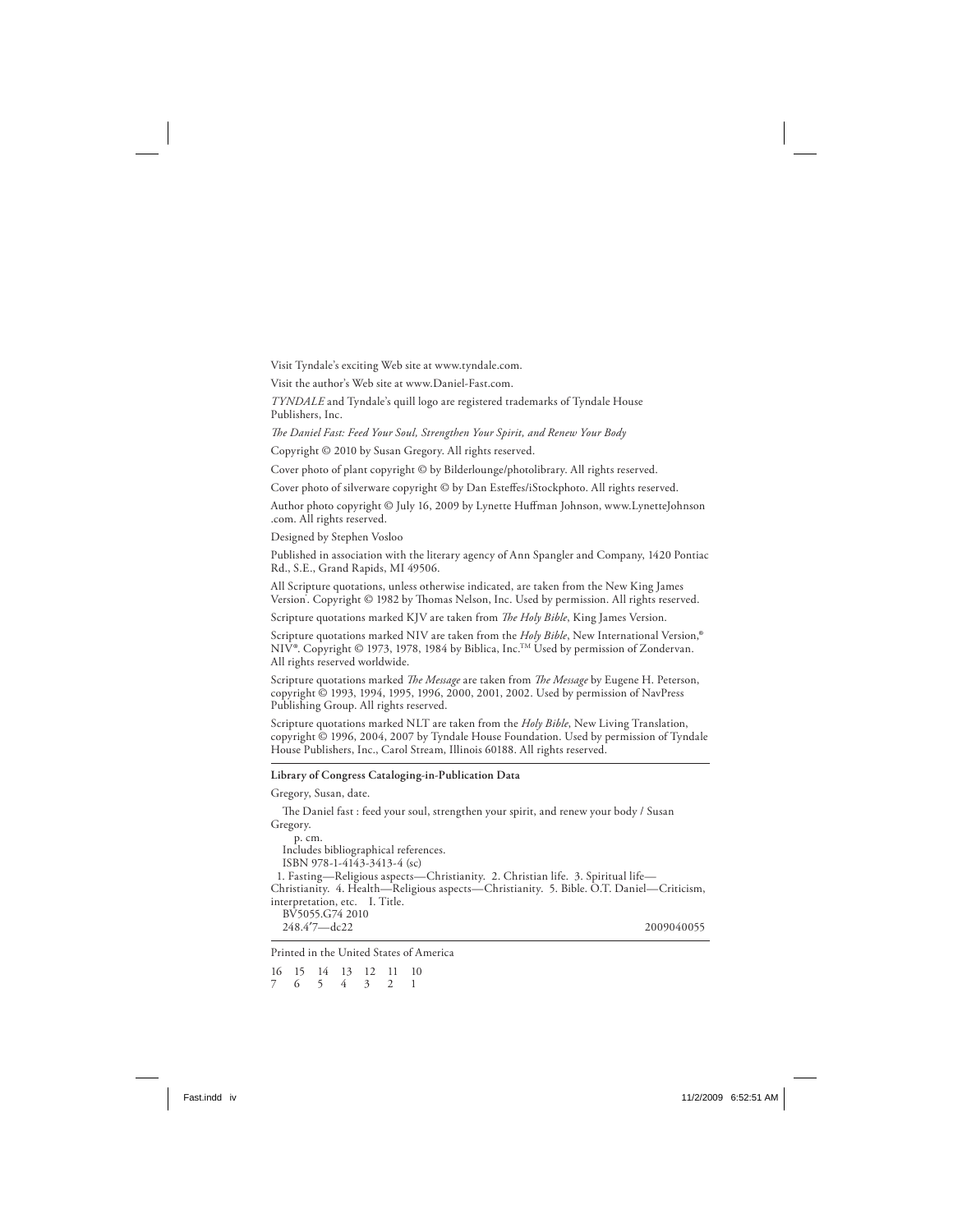## **Dedication**

I DEDICATE THIS BOOK to the worldwide Daniel Fast community who came together on the Daniel Fast blog and Web site. You have led me to deep and powerful truths about our Kingdom of God life as I researched answers to your questions and pondered your comments. You have encouraged me with your kind letters and messages of support. You have joined me with your virtual presence and financial support as we ministered to the men, women, and children in southern Africa. And you have taken my hand as we work together to let others know about the precious and powerful gifts available to the children of God through prayer and fasting.

I am honored to be a member of this community with you. Thank you, dear friends. While I can't list your individual names here, please know that I am truly grateful to you for making this book possible . . . I dedicate it to you. May the peace of Christ continue to overtake every part of your lives.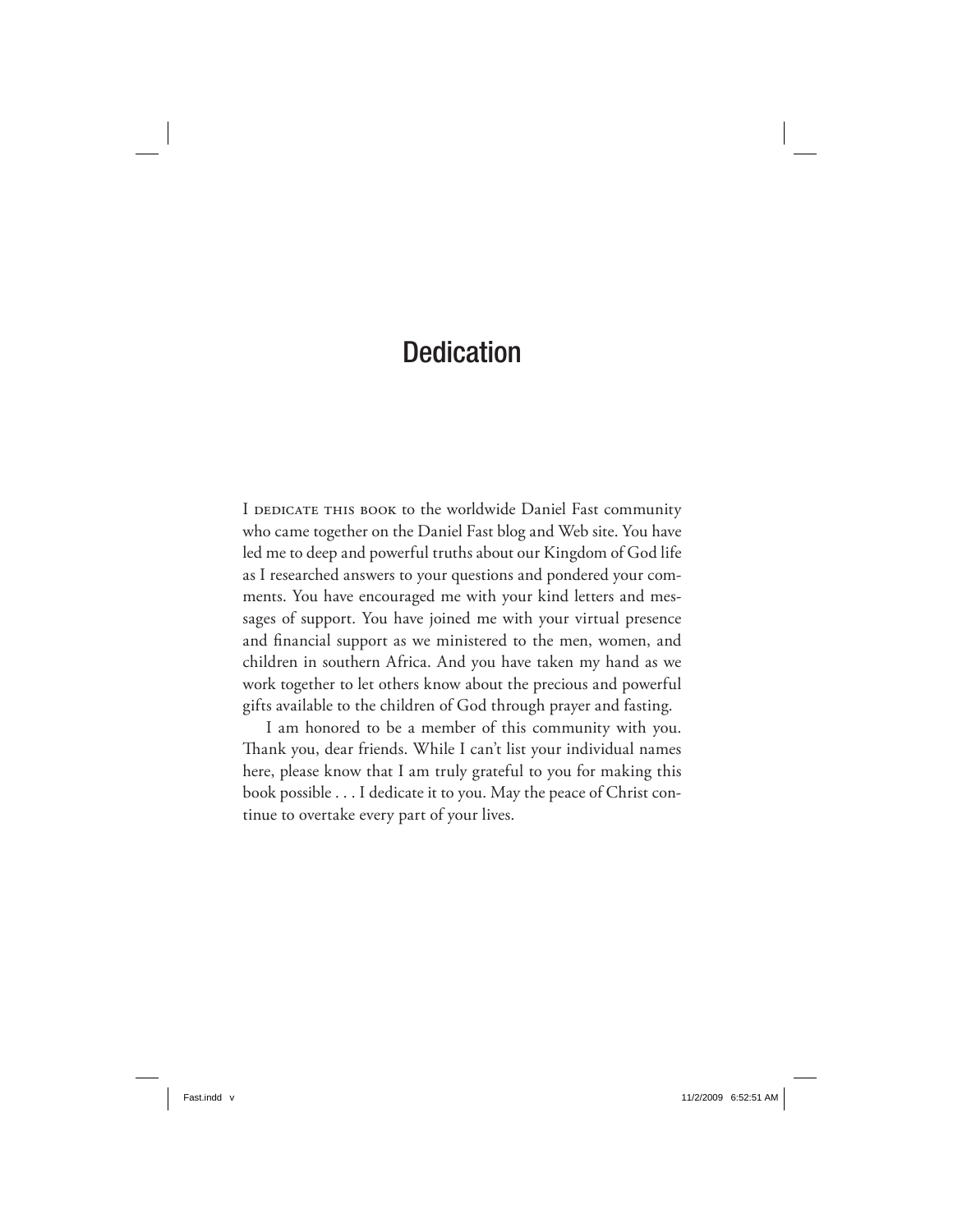# **Contents**

- ix Before You Begin
- xi Introduction

#### PART 1

- 3 Chapter 1: Who Is the Daniel Fast Blogger?
- 9 Chapter 2: Dusting Off an Ancient Spiritual Discipline
- 21 Chapter 3: Daniel—Determined to Live for God in Enemy Territory
- 31 Chapter 4: The Daniel Fast for Body, Soul, and Spirit
- 55 Chapter 5: Five Steps for a Successful Daniel Fast

#### PART 2

- 99 The Daniel Fast Food List
- 105 Daniel Fast Recipes
- 205 Daniel Fast Menus
- 211 Twenty-One-Day Daniel Fast Devotional
- 257 Frequently Asked Questions
- 263 Acknowledgments
- 265 Notes
- 267 About the Author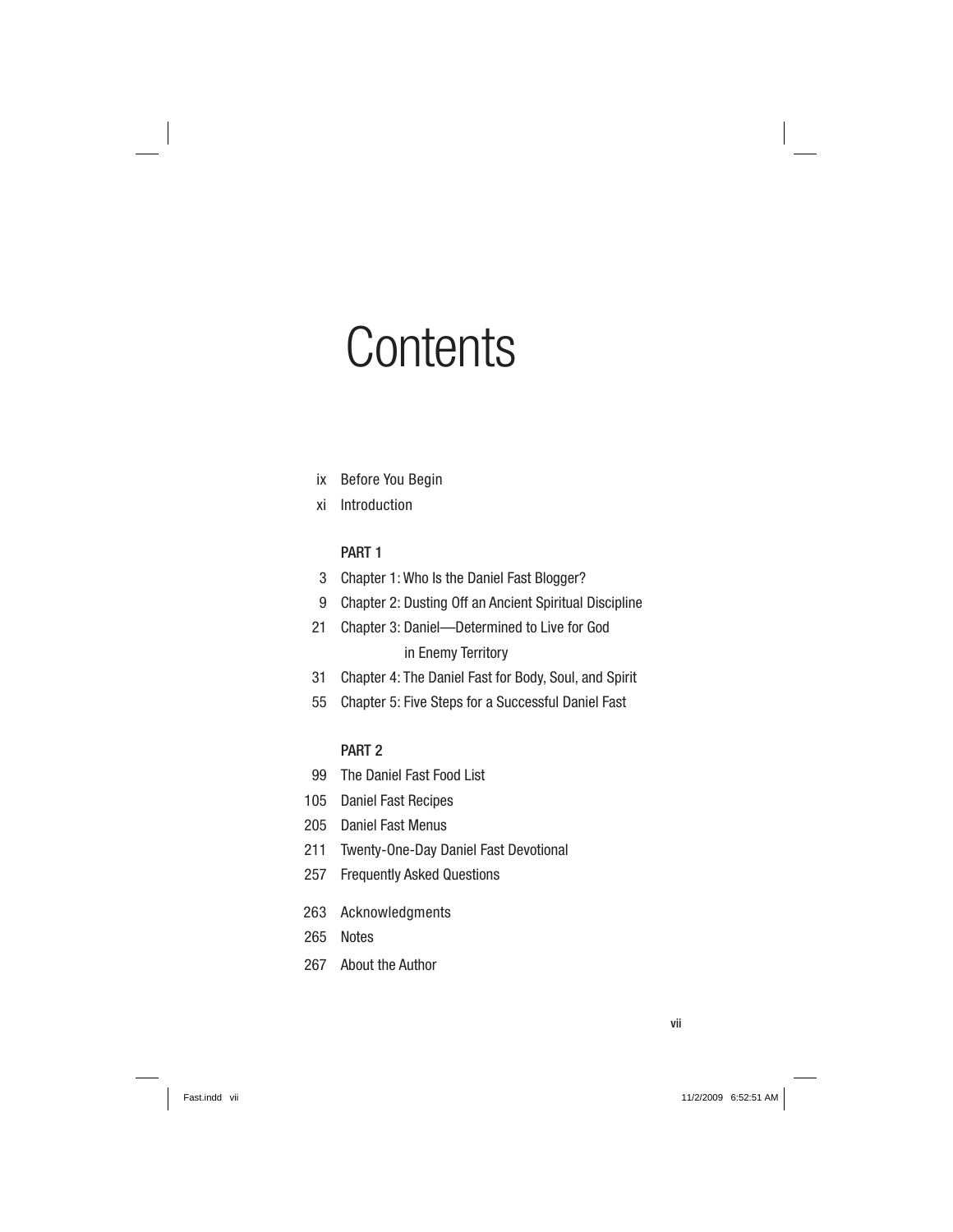## Before You Begin

The Daniel Fast includes a very healthy eating plan. However, please allow the Great Physician to work hand in hand with your earthly physician. Any time you enter into a significant change to your diet and exercise routines, it's a good idea to check with your health professional for his or her input.

Fasting should never harm the body. If you have special dietary needs—if you are pregnant or nursing, if you have a chronic illness such as cancer or diabetes, if you are a young person who is still growing or an athlete who expends more than typical amounts of energy on a regular basis—contact your health professional and modify the Daniel Fast eating plan in a way that is appropriate to meet your health needs.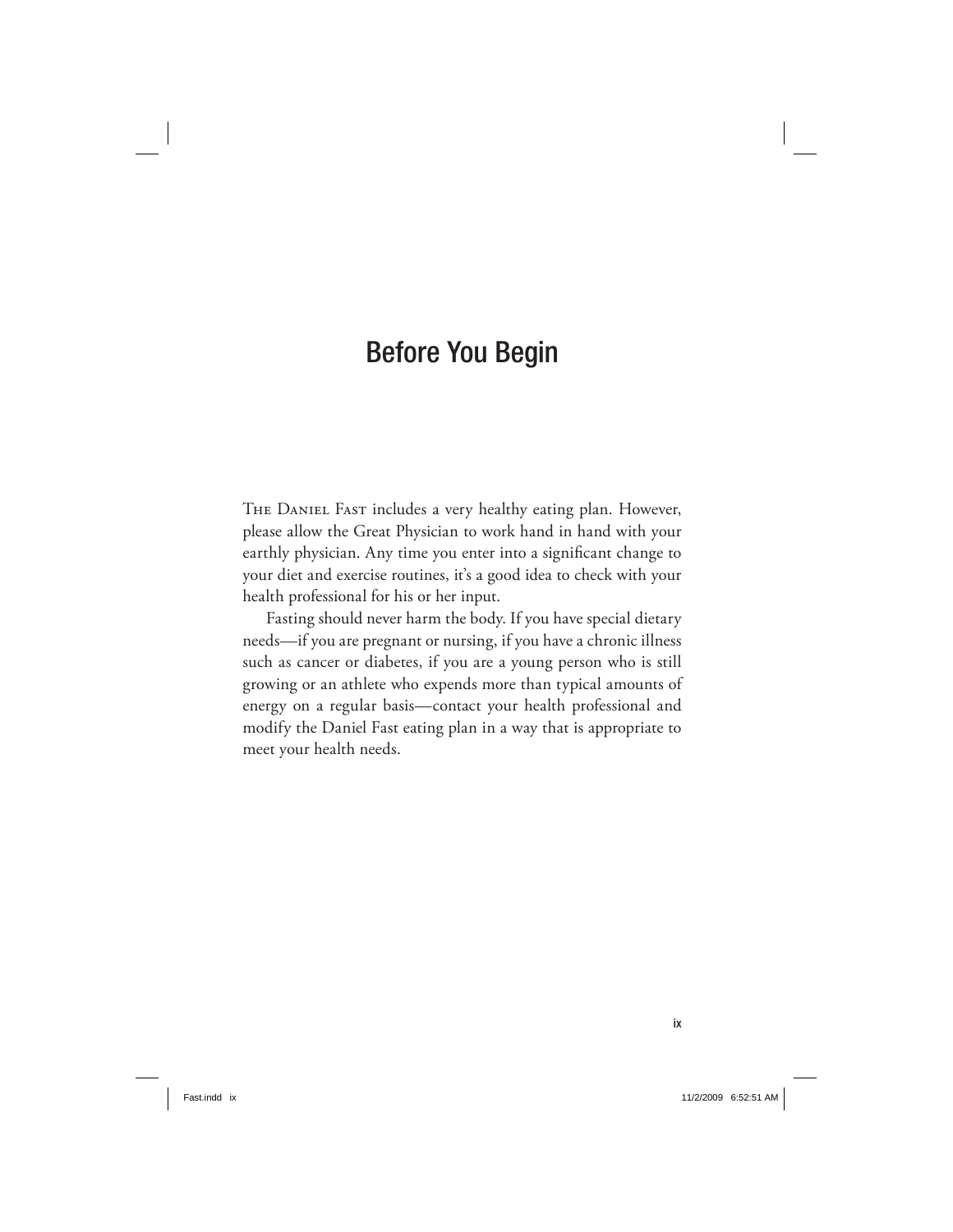## Introduction

BE BLESSED, DEAR CHILD of the Most High God! You are about to enter into an exciting, life-changing spiritual adventure. Fasting is a powerful spiritual discipline designed by our Creator to draw us closer to Him, and the Daniel Fast is an experience for your whole person: body, soul, and spirit.

As I write these words, I am more convinced than ever that God has anointed the Daniel Fast to strengthen and empower His children for this period in the church's history. At a time when world systems are shaking, obesity and disease are at an all-time high, and the power of darkness seems stronger each day, I have seen miracles happen when people turn their hearts to God and consecrate themselves for a period of prayer and fasting.

The Bible instructs us to measure the quality of things by their fruit. Clearly, the Daniel Fast bears much good fruit as it changes lives toward goodness, faith, and health. I receive thousands of e-mails and messages a year from people whose lives have been forever altered during their Daniel Fast. And that's why I am so excited about the renewal of this biblical discipline that I believe is powered by the Holy Spirit and sanctioned by God.

Throughout Scripture, we find numerous men and women entering into times of fasting: Job, Jonah, Esther, Isaiah, David, Jeremiah, Daniel, Joel, John the Baptist, Jesus, Matthew, Mark,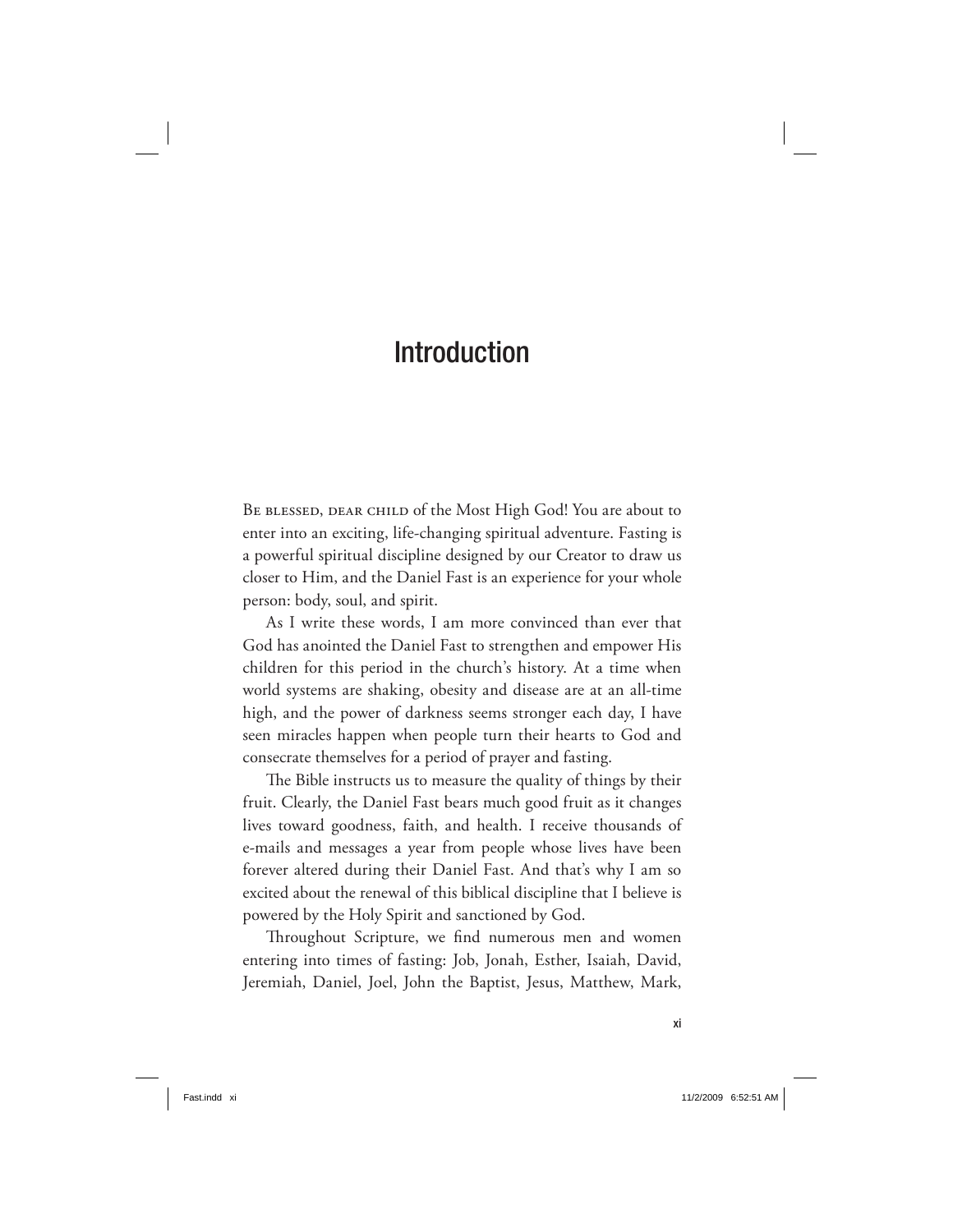Luke, John, and Paul. Fasting is interwoven throughout the Bible as a normal and acceptable practice in our faith. It's not a rule born out of church doctrine or tradition. Rather, as many men and women are discovering today, fasting is a tool created by the Father to help bring His children into closer communication and relationship with Him.

Keep in mind, fasting is about food. It's about restricting all or some foods for a spiritual purpose. While the origins of fasting are not definite, we do know that God ordered specific times when His people were not to eat certain foods. When God initiated the Passover—or the Feast of Unleavened Bread—as recounted in Exodus 12, He was very specific about the foods that should and should not be eaten. When Moses met with God on Mount Sinai (see Exodus 34), he ate no food and drank no water for forty days.

So just what is the Daniel Fast? In the first chapter of the book of Daniel, we learn of the young prophet's tensions over the differences between the Babylonian customs and his Jewish ways, and it had to do with food. Daniel refused to defile the body that he had set apart for the God of Abraham, Isaac, and Jacob. The food offered to him—meat and wine that had been dedicated to the Babylonian false gods—wouldn't do. So Daniel and his companions entered a partial fast (restricting food for a spiritual purpose) so they could remain true to their God.

Throughout the rest of the Bible, we find stories of men and women of God who fasted as part of their spiritual discipline. And today, preachers and Bible teachers still profess the need for fasting. But rare is the occasion when someone offers step-by-step instructions for how to do it.

I believe that's the ministry God has given me. After communicating with thousands of men, women, and teens about the Daniel Fast, I've discovered that what people want most is instructions. They don't just want to know *about* fasting, they also want to know *how to fast*. The purpose of this book is to guide you toward a successful Daniel Fast. I want you to learn how to fast so you can real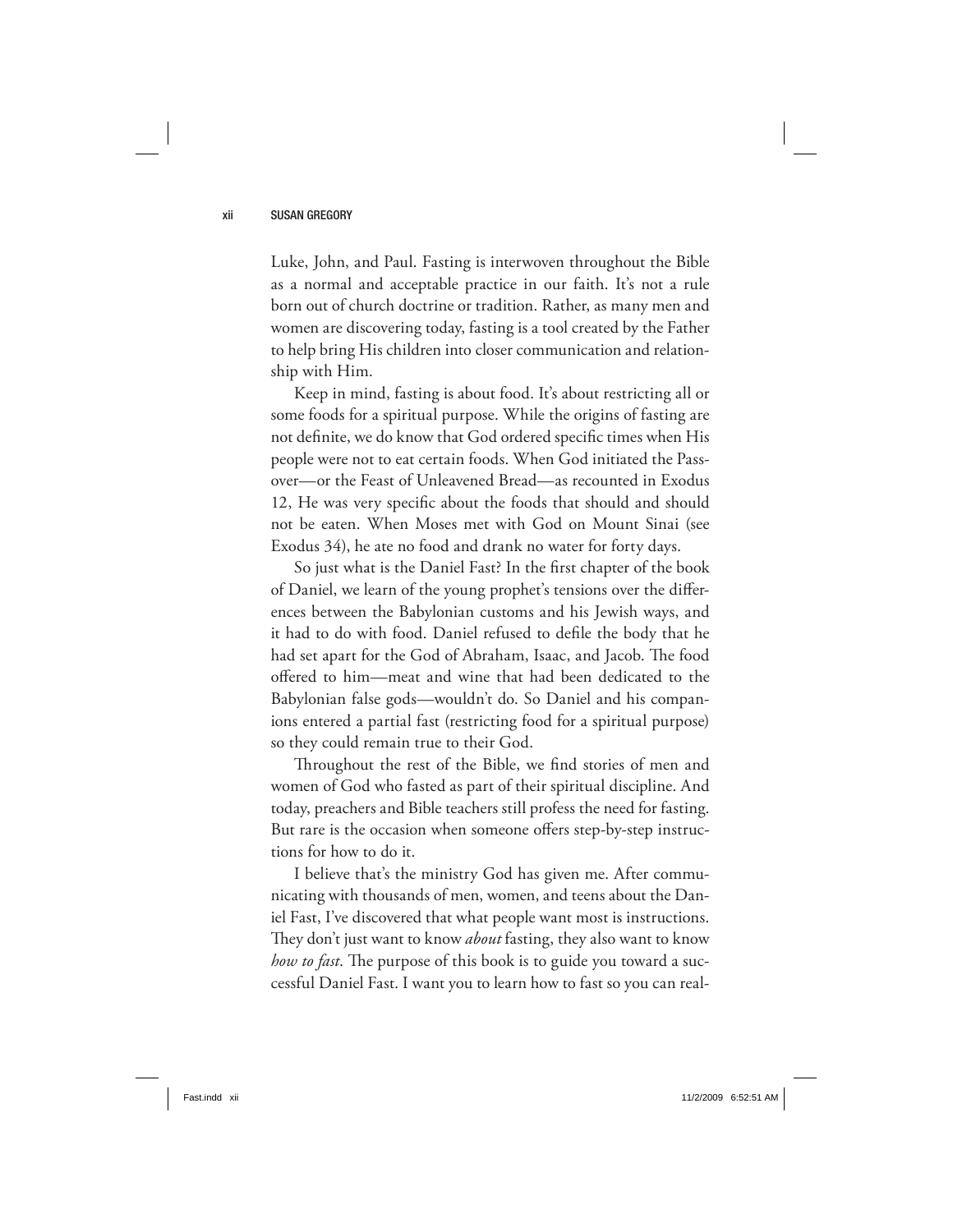ize the great benefits this biblical discipline offers. In these pages you'll learn:

- 1. How fasting can help you draw closer to God
- 2. What questions to ask before embarking on an extended fast
- 3. How to establish a purpose for your fast
- 4. How to prepare for a Daniel Fast that will enrich your body, soul, and spirit
- 5. About the dietary restrictions in the Daniel Fast
- 6. How to prepare nutritious meals that comply with the Daniel Fast (including more than enough recipes for breakfast, lunch, dinner, and snacks on a twenty-one-day Daniel Fast)
- 7. What it means to walk in the Spirit as He is in the Spirit and how to make this choice for your own day-to-day life
- 8. How to begin to revamp your life and claim your citizenship in the Kingdom of God
- 9. How to complete a Daniel Fast and continue the new habits you've formed to make a positive difference in your life
- 10. How to incorporate prayer and fasting in your life as an effective tool for your spiritual growth

As you read these words, I hope you sense a stirring of great anticipation and excitement inside. You are about to embark on a spiritual encounter that will open doors of understanding, growth, and faith like you have never known. In the following chapters, I'm going to show you how to have a successful and effective fasting experience that will strengthen your personal relationship with Christ.

When you finish this book, you will be completely equipped for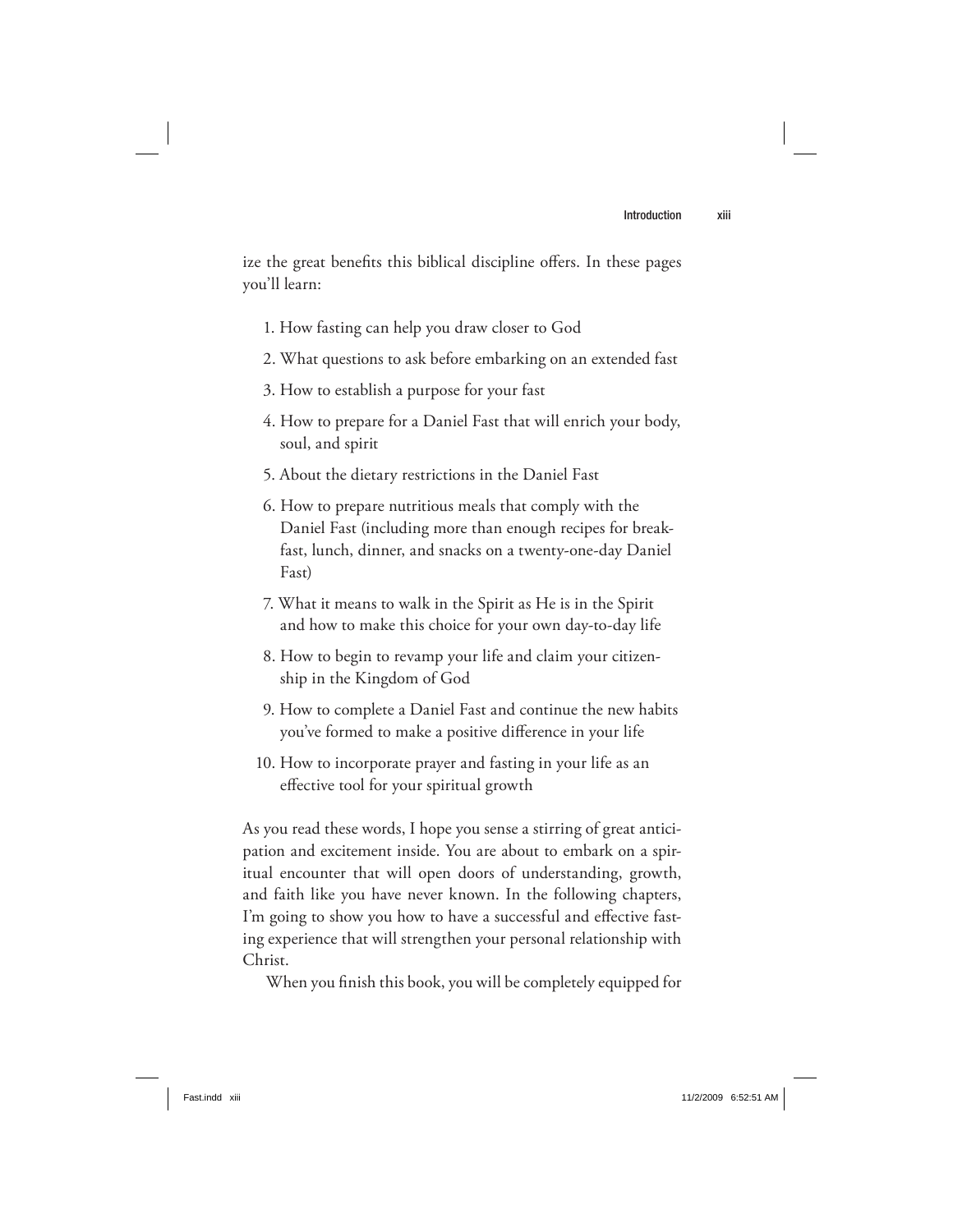your Daniel Fast. And if you have a question that is not addressed or adequately answered here, I will show you how to find what you need. My mission is to do all I can to help you and other members of the body of Christ experience a successful Daniel Fast.

So get ready to learn about the Daniel Fast and see how it can serve you as you continue on your quest to seek the Kingdom of God, develop your faith, and grow in the love and knowledge of our amazing Father.

Be blessed in all you do.

Susan Gregory The Daniel Fast Blogger Susan@Daniel-Fast.com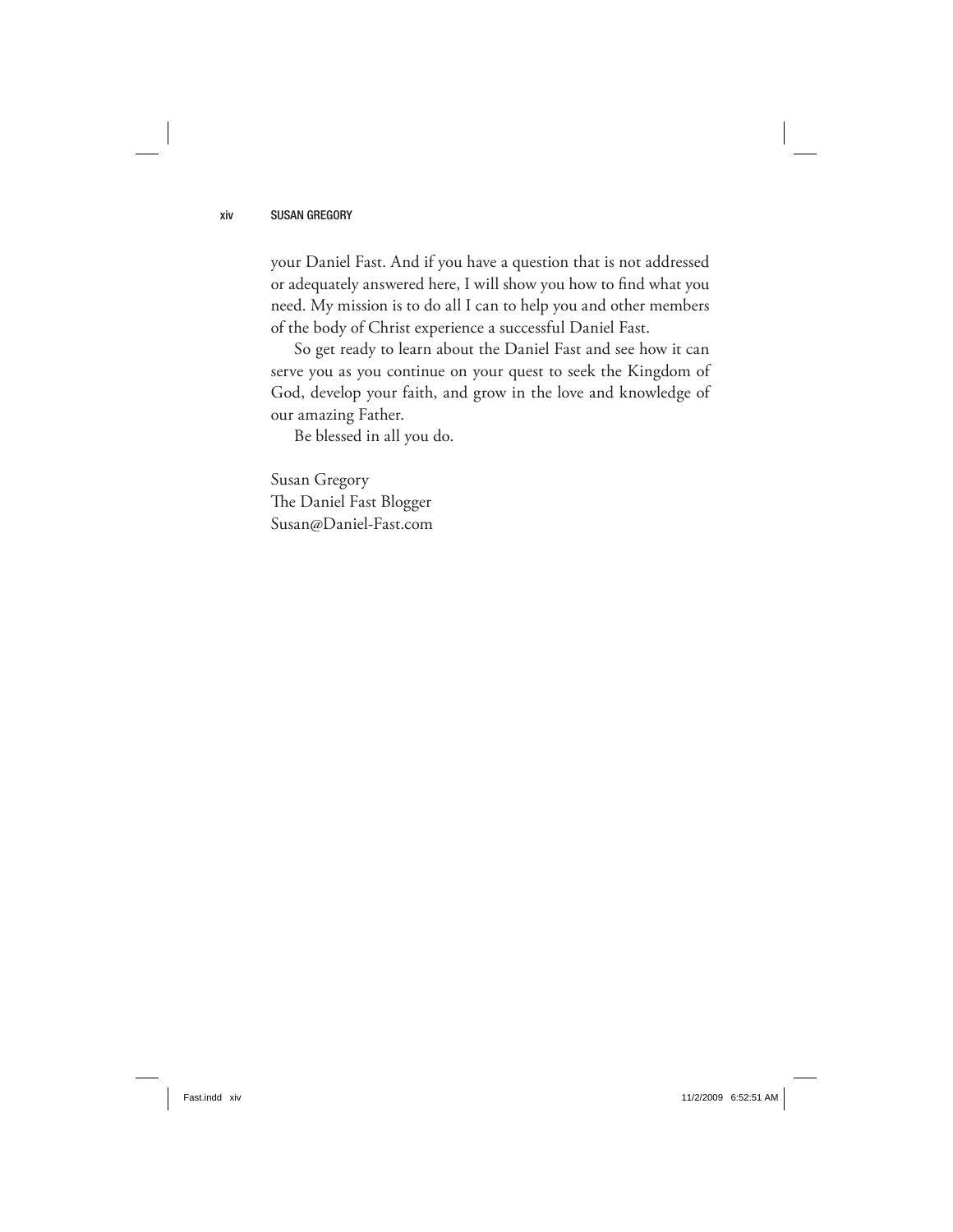*Now may the God of peace Himself sanctify you completely; and may your whole spirit, soul, and body be preserved blameless at the coming of our Lord Jesus Christ.* 

— THESSALONIANS 5:23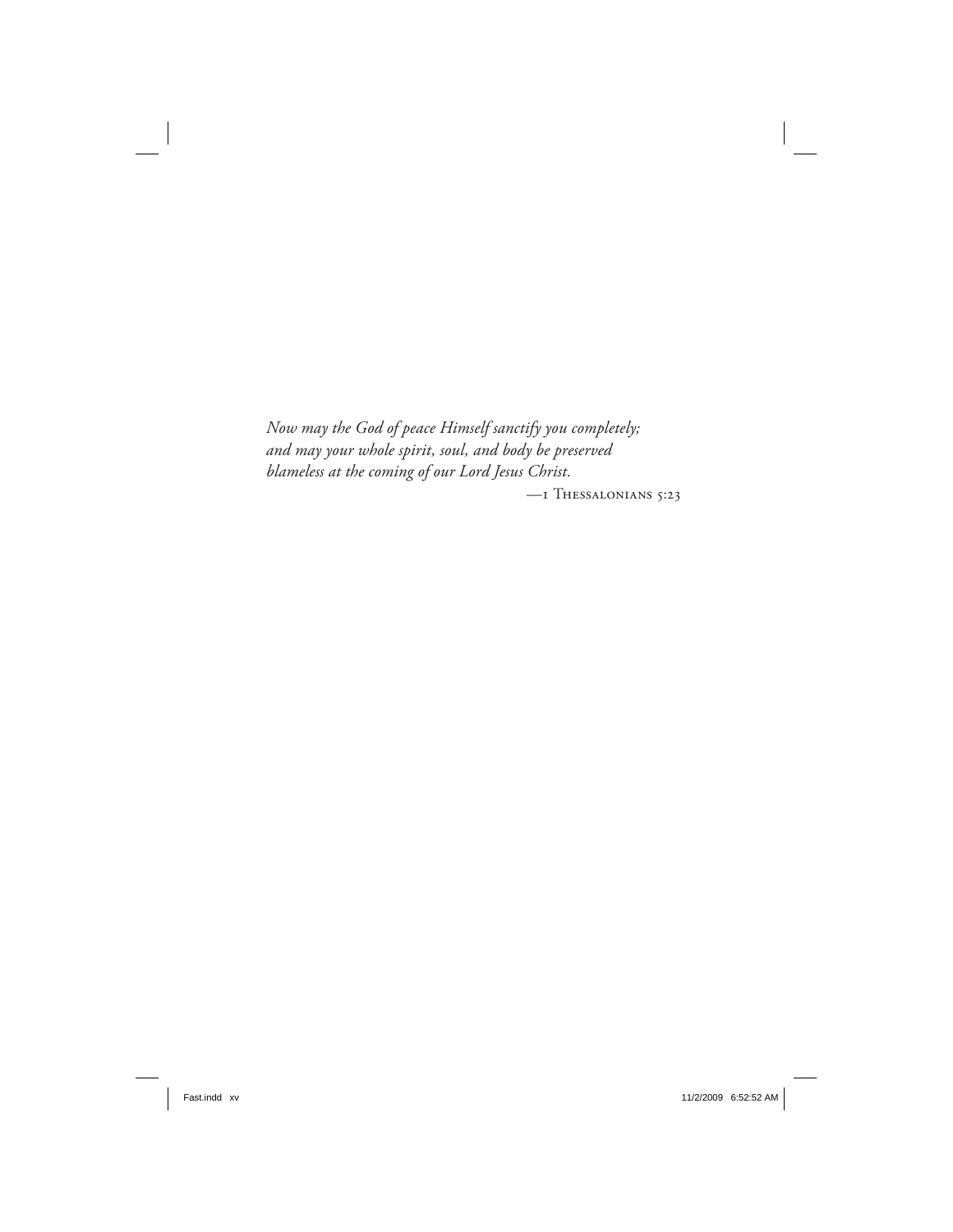#### **PART ONE**



## Sometimes you are so hungry, the only way to be fed is to fast.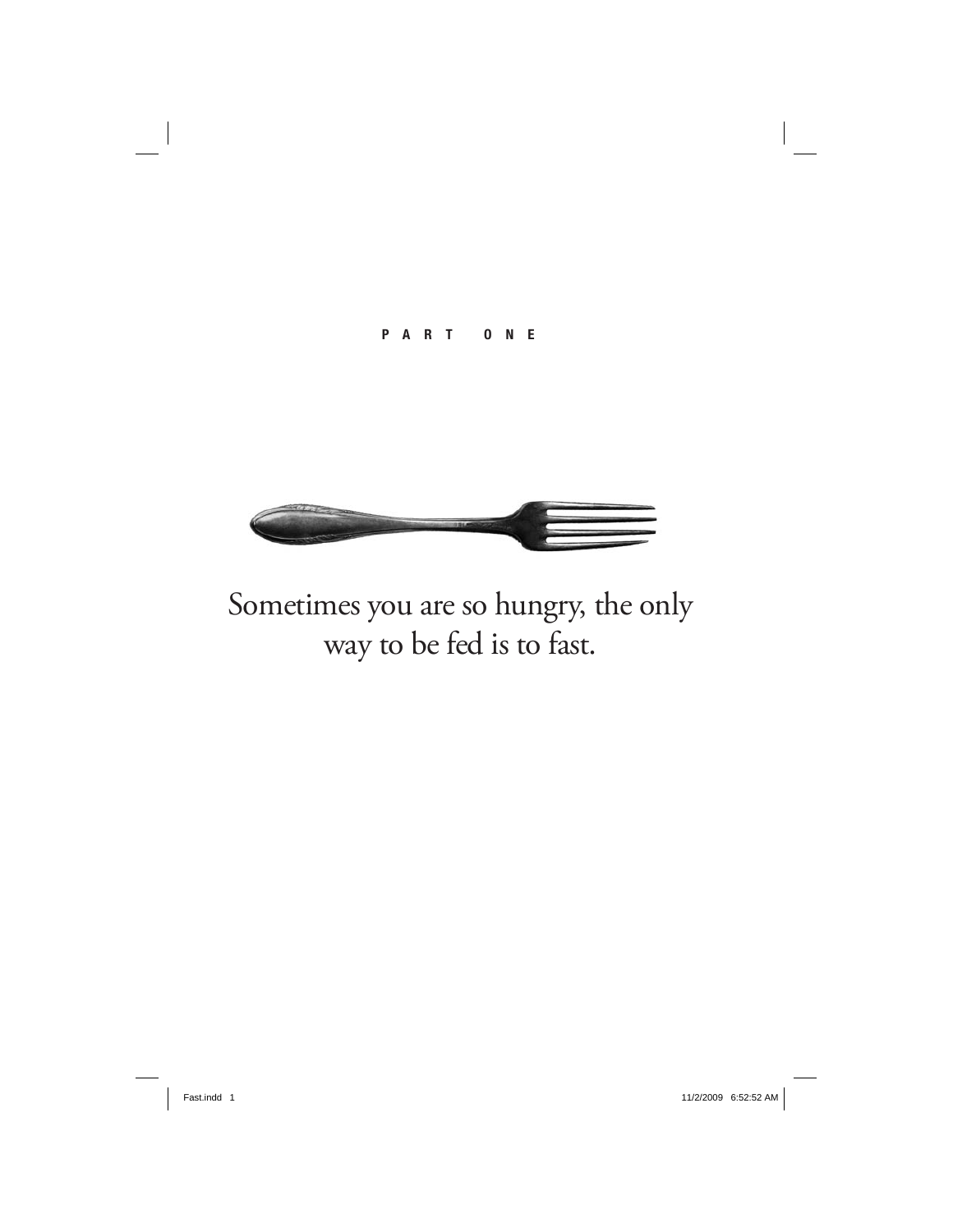#### CHAPTER 1

# Who Is the Daniel Fast Blogger?

FIRST OF ALL, I'm not a preacher or a Bible teacher or a huge ministry leader. I am an ordinary woman whose life has been dramatically changed by stepping into a deeply personal day-to-day relationship with Jesus Christ. I've learned from my own experience and the experiences of others that we have a choice about how to live our lives. Jesus instructs us to seek the Kingdom of God and His righteousness (His way of doing things). God told His people that He has set before us life and death, blessings and curses, and He instructs us to choose life so that both we and our descendants may live. The choice is ours. And it's a choice with benefits that go beyond spending eternity with God. Thankfully, we can choose to have a dynamic, powerful, and purposeful life right here on earth and accomplish great things for God.

Every morning I make the choice to live a faith-driven life. I try to make every word I say and every action I take line up with the Word of God. Do I sound radical? Well, maybe I am, compared to a lot of people. I am radically alive with Christ, and the more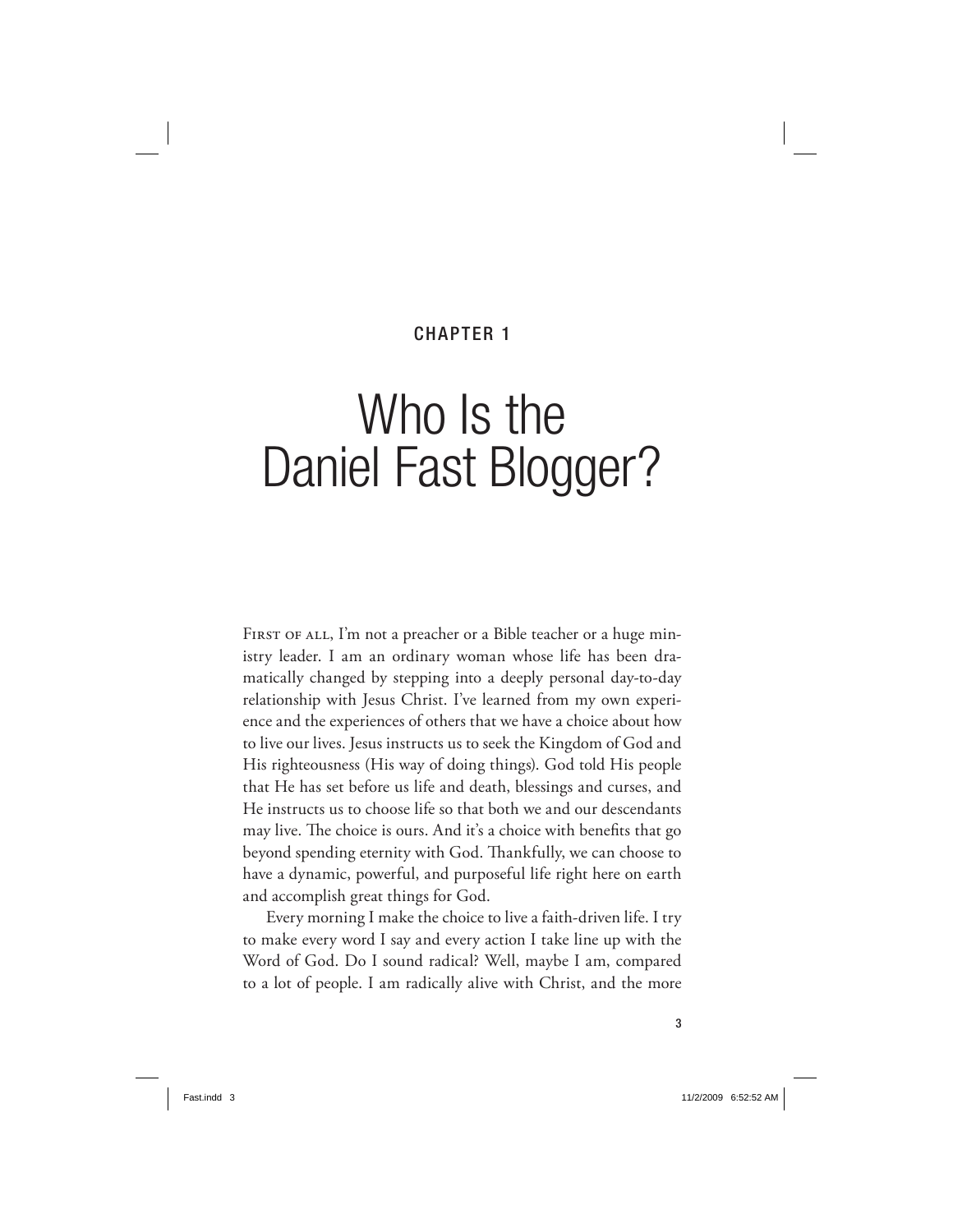I focus my thoughts, activities, resources, and future on Him, the more exciting and at peace my life becomes.

I accepted Christ as a young woman and spent the next several decades participating in the typical activities of family, work, church, and social life. There were some great ups with family, motherhood, friendships, and achievements. And there were also some really tough downs, including an unwanted divorce and a long-term chronic illness. But I made it through those times with my mind and body still intact.

However, it wasn't until 2007 that I really started learning what living a life of faith is about. I was going through some really tough life experiences. It was the very beginning of the recession. My real estate investing business collapsed under the mortgage industry debacle and my finances were in shambles. I had no idea what I was going to do to even survive! Perhaps you've gone through that dark wilderness where hope seems so far away and relief seems out of sight. The pressure was on, and I felt utterly alone.

But I wasn't alone. I soon discovered the Bible's truth that Jesus will never leave us and will never forsake us. I learned that when we draw near to God He will draw near to us. I made a quality decision to believe everything in the Bible. I decided in advance that if doubt or fear reared their ugly heads, those would serve as signals that I needed to pursue more of the love and knowledge of Christ. Oh, He is so faithful! I set my mind on trusting God and His Word. I would get up every morning and spend hours studying faith and prayer. I wrote in my journal. I read books by wellrespected and proven Bible teachers and preachers, spent hours talking with my Father, and proclaimed the truths and promises He made to His children.

It didn't happen overnight. It was like a big ship turning around—degree by degree, my doubt turned into faith and my fear turned into hope. I truly knew what it felt like to have the joy of the Lord as my strength. And through this process, my Father led me out of the wilderness and into His glorious light. The bro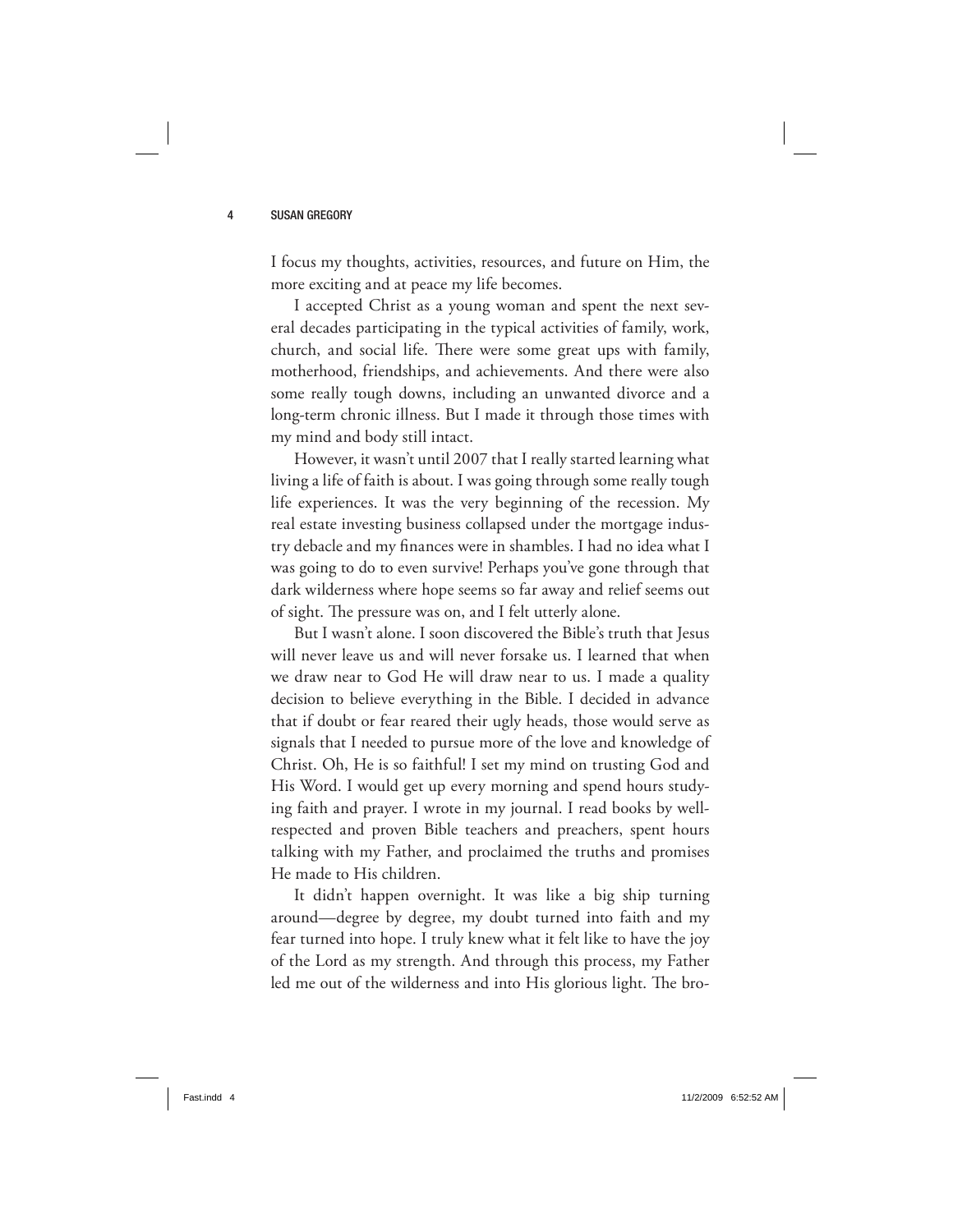ken areas of my life began to heal, and as I purposed to build every part of my life on the Word of God, I entered into a life of stability, peace, and rest like I had never known before.

Part of this process was the Lord returning me to Christian writing. One day I was sitting on the couch in my living room. I wasn't meditating or praying or doing anything very "spiritual." I was just sitting. That's when I heard God's

still, small voice in my spirit, *Start writing about the Daniel Fast.*

That seemed like an interesting idea. I had practiced fasting for many years and was actually preparing to start a twentyone-day Daniel Fast at the beginning of the New Year, which was just a couple of weeks away. I also had experience as a writer,

" I began this fast fourteen days ago and all is well. I feel good spiritually, emotionally, and physically, plus I have lost ten pounds!

New Year, which was just a couple of weeks *—Corby*<br>
away. I also had experience as a writer,<br>
although I had not written professionally for more than ten years.<br>
I searched the Internet and learned there wasn't a lot of i although I had not written professionally for more than ten years. tion available about the Daniel Fast. Maybe there were others who needed to know more about this fast, and maybe I could help meet that need.

I knew from my own experience that many people begin the New Year with prayer and fasting. Since the start date was fast approaching, I had to get the information out quickly. I decided to write a blog titled "The Daniel Fast."<sup>1</sup> Soon I had pages and pages of good information posted about the Daniel Fast, and it didn't take long until people started entering comments and asking questions on the blog. I replied to each one, and the comments and questions increased as the New Year approached.

After a few days, I quickly saw that the number one need of the people visiting the blog was recipes. So I scoured through my own recipe collection and began to adjust some to fit the Daniel Fast guidelines and make them available on my blog. This is when I could see God's plan unfold. Visitors to the blog were ecstatic to have the information they needed for a successful Daniel Fast,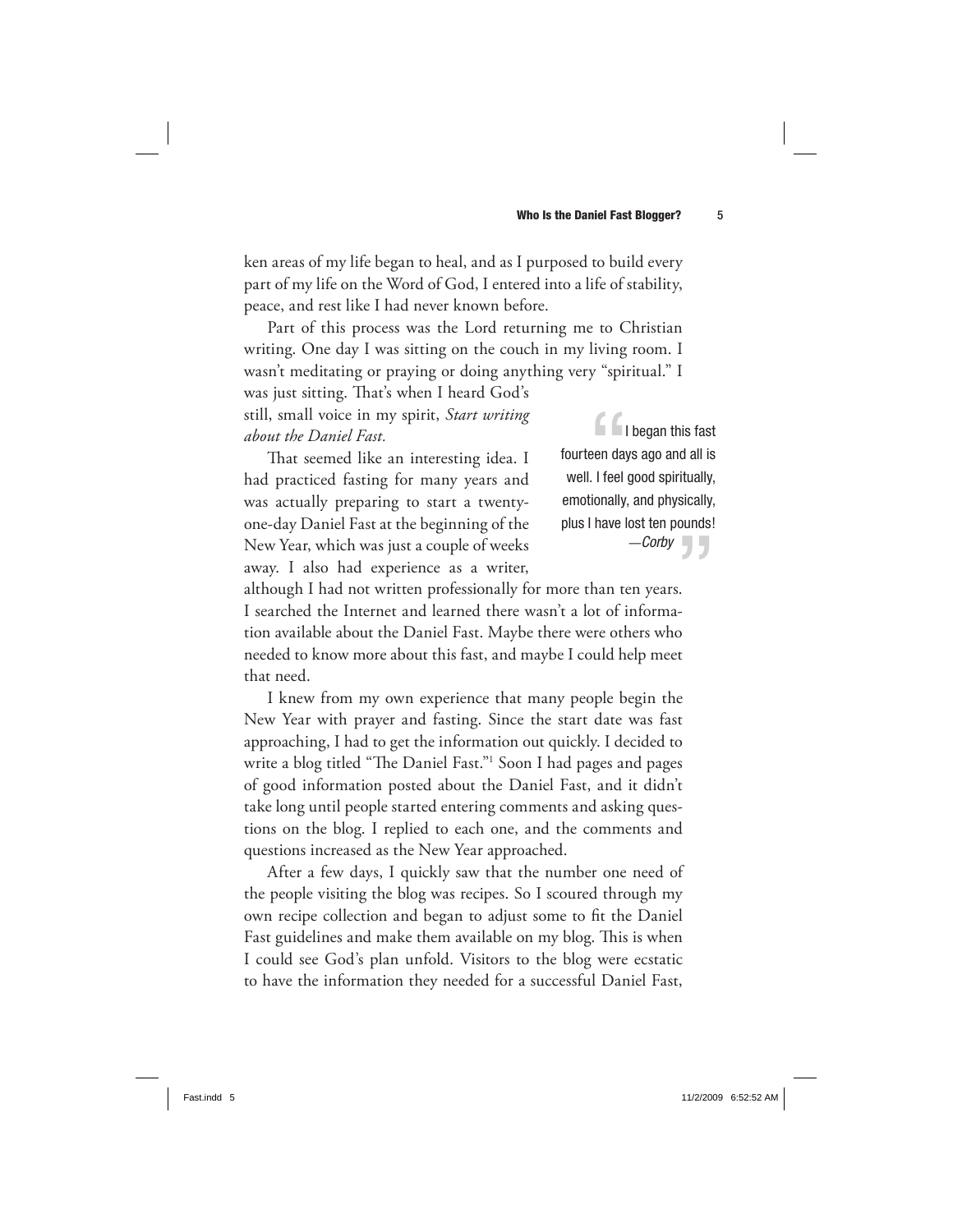and I was launched into a whole new line of work. I could see that my loving Father had led me back into Christian writing for a sure purpose. Plus—and this is the big part—what I thought was merely a writing assignment, God meant for a lay ministry where I would meet the growing needs of His people.

Today, the blog has received more than 1.5 million hits, and I've been able to minister to thousands of men, women, and young people. I call myself the Daniel Fast blogger, but in reality, the title doesn't matter. I have experienced the grace of God in my life. My greatest ministry desire is to help men, women, and young people to learn to trust God and His Word more than anything.

Through this process, God has opened my heart to brothers and sisters in the body of Christ as they search for answers and practical instructions about this fasting practice. My great blessing is to serve God by serving His people. Many of the letters I receive from people bring me to tears as they share their victories during their Daniel Fasts. People who have never been successful at dieting have found victory as they focus on Christ and develop the fruit of the Spirit of self-control. I praise God with men and women who experience restored relationships with their spouses, parents, or children. Many write about answered prayer and miracles. And I especially love the testimonies about how people have learned for the first time to have an intimate and loving relationship with Christ.

Our God is so good, and He so wants His children to trust in Him and follow His ways so we can have the good life He planned for us. My number one goal is to help people experience a successful Daniel Fast so they can grow in the love and knowledge of our amazing Father and experience the love of Christ in new and remarkable ways.

The Bible teaches in James 4:8, "Draw near to God and He will draw near to you." Fasting puts us in a position to set aside a particular time when we can focus our attention on God and draw near to Him. In that nearness is the blessing and the power. In that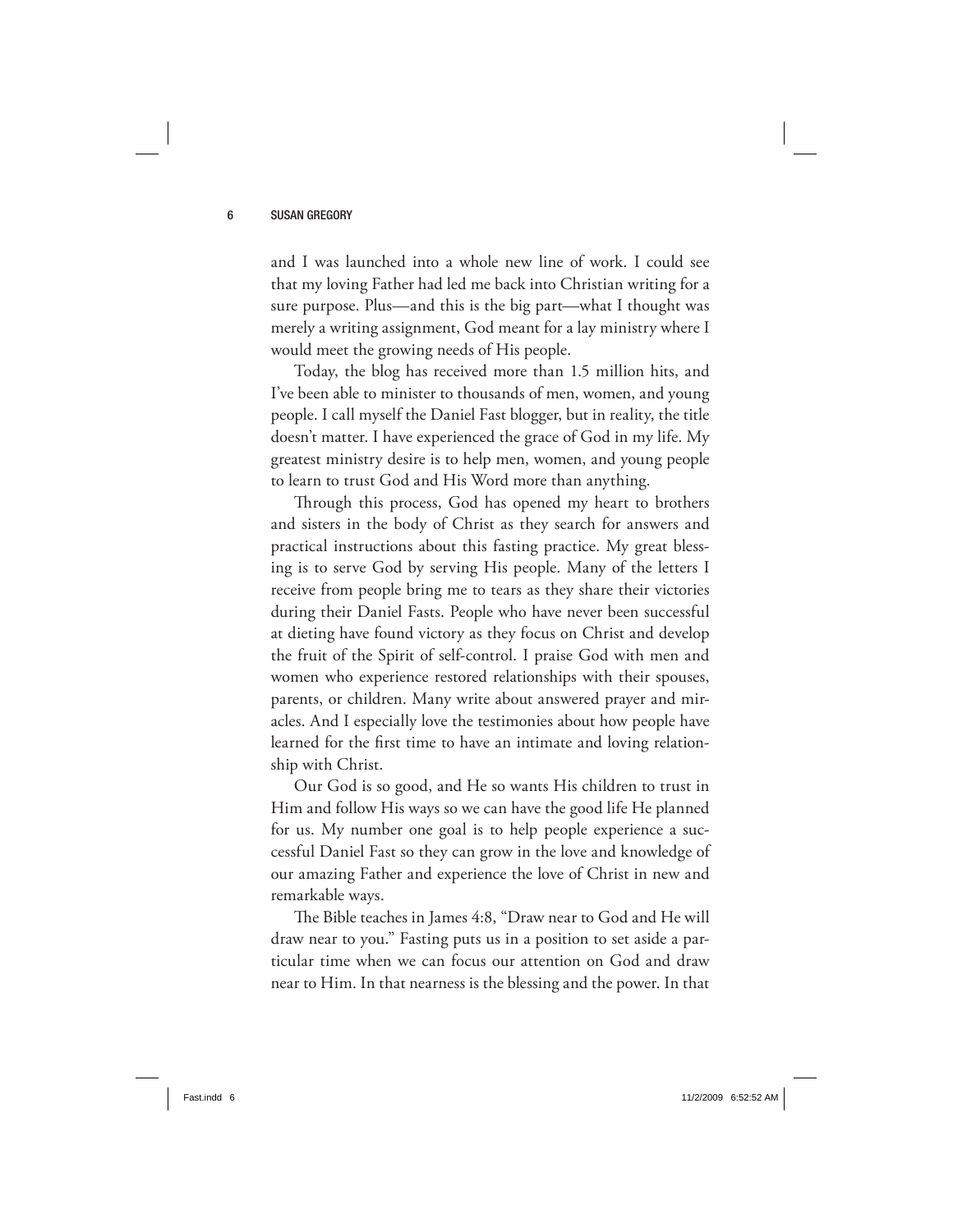nearness we experience God's presence and hear from Him. In that nearness we grow, work our faith muscles, and examine our hearts. The Daniel Fast offers you a Spirit-led opportunity to feed your soul, strengthen your spirit, and renew your body.

I am immeasurably thankful to the Lord for giving me this ministry, and with that blessing I truly want to be a blessing to others. I am honored that men and women are served with the information I share about the Daniel Fast. And I am thankful to you for entrusting me with the time and resources that you have invested in this book.

Please feel free to e-mail me at Susan@Daniel-Fast.com if you have questions that are not answered in these pages.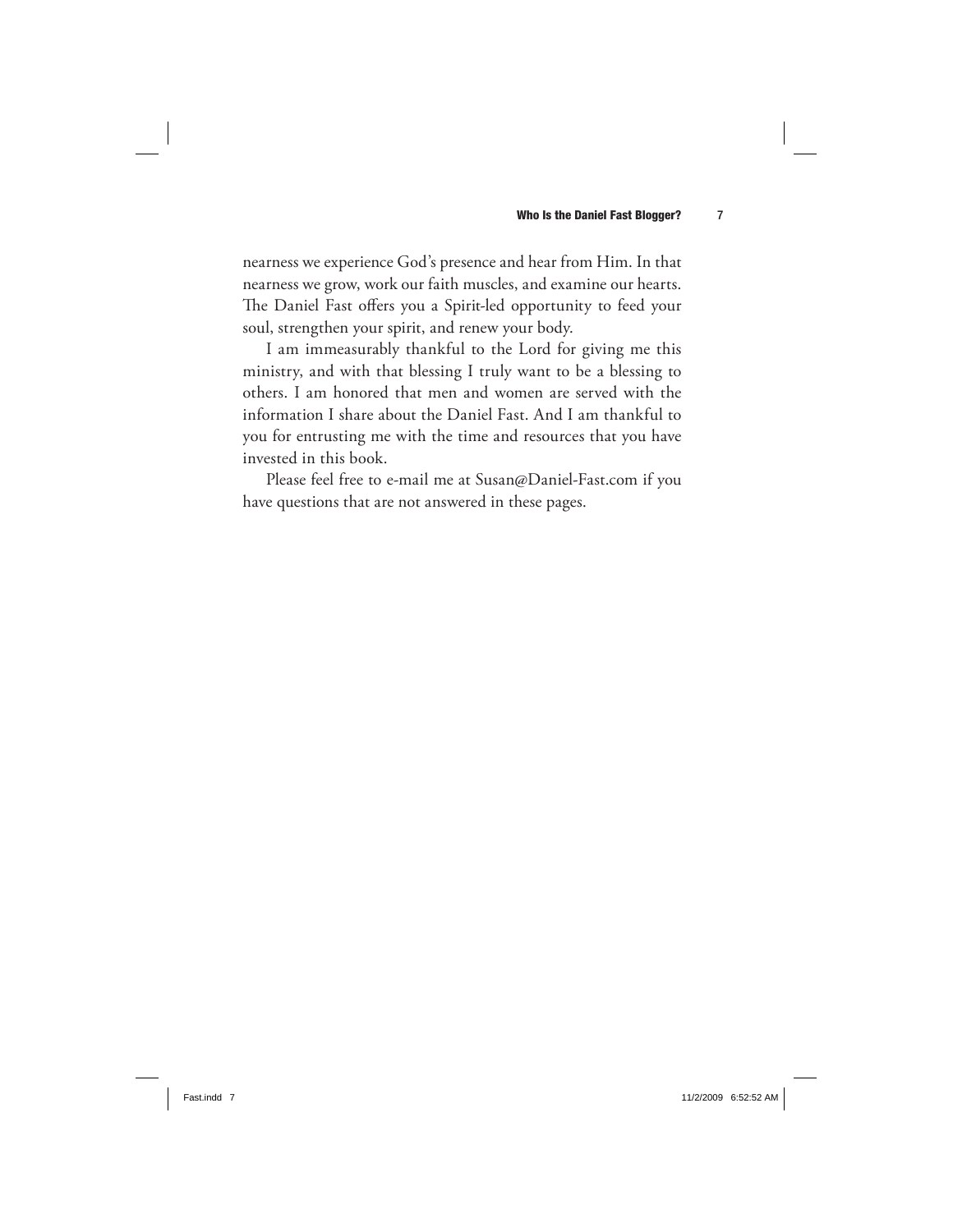# Daniel Fast Recipes

#### **Dried Fruit and Almond Granola**

Granola is a perfect breakfast choice on the Daniel Fast. But most granola found in supermarkets includes sweeteners or other ingredients not included on the Daniel Fast. So making a big batch of this easy (and very affordable) recipe is a smart move. Plus it's so nutritious and filling.

#### **INGREDIENTS**

- 2 cups rolled oats
- ½ cup shredded coconut
- ½ cup sliced almonds
- 3 tablespoons vegetable oil (such as canola oil)
- $\frac{1}{2}$  cup chopped dried fruit (apples, figs, apricots, etc.)
- ½ cup raisins
- 1. Preheat oven to 350 degrees.
- 2. Combine oats, coconut, and almonds in a large baking dish. Drizzle with oil and toss until well blended. Bake in preheated oven for 15–20 minutes, tossing every 5 minutes, until lightly toasted.
- 3. Allow mixture to cool slightly before mixing in dried fruit and raisins.
- 4. Store in airtight container and serve with soy milk, fresh fruit, and/or fruit juice.

#### *Makes 4 cups (about 8 servings)*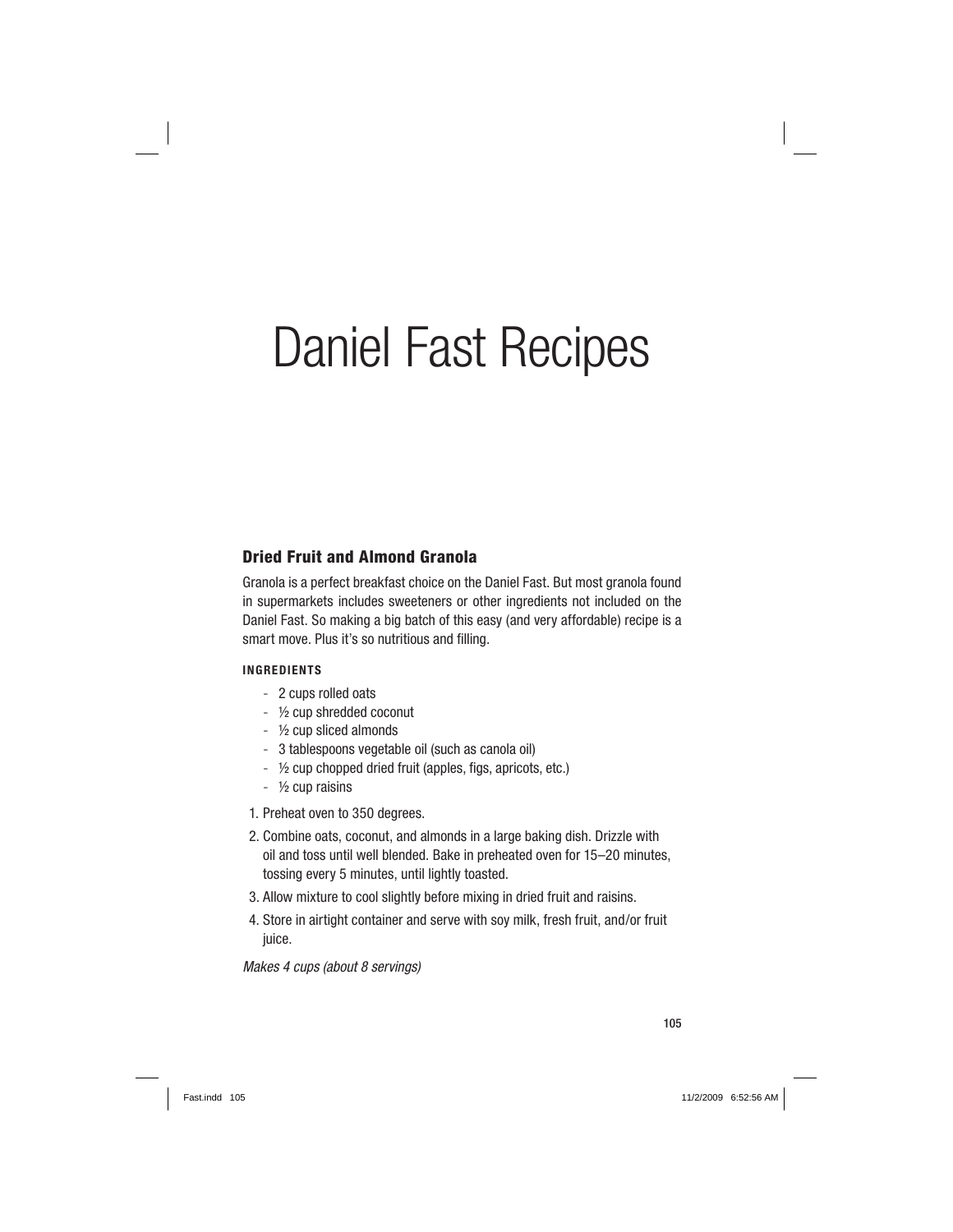#### **Apple Pie Oatmeal**

This recipe is a tasty way to prepare and serve a great meal for yourself and your family. Rolled oats are an excellent food choice for breakfast because they provide valuable protein, stave off hunger for a long period of time, and provide beneficial fiber to do good work in your body!

#### **INGREDIENTS**

- 4 cups water
- ¼ teaspoon salt
- 2 cups rolled oats
- ½ teaspoon Apple Pie Spice (see recipe below)
- ¼ cup chopped apple
- 1. Bring water to a boil in medium saucepan over medium-high heat. Add salt and when dissolved, stir in oats and Apple Pie Spice. Reduce heat and continue to cook for 4 minutes.
- 2. Add chopped apple and cook for 1–2 more minutes until oats are cooked.
- 3. Serve in individual bowls with unsweetened soy milk, if desired.

#### *Makes 4 servings*

#### *Apple Pie Spice*

- ½ teaspoon ground cinnamon
- ¼ teaspoon ground nutmeg
- <sup>1</sup> /8 teaspoon ground allspice
- <sup>1</sup> /8 teaspoon ground cardamom

Combine all ingredients. If making a larger batch, store in an airtight container. Use with Apple Pie Oatmeal or other recipes that call for Apple Pie Spice.

#### **Banana Wheat Bran Cereal**

When I was growing up, my father was often the one who prepared schoolmorning breakfasts. The most common fare was hot oatmeal and Zoom, a whole wheat cereal made by Krusteaz, a division of Continental Mills. Little did I know that good ole Dad was serving such healthy meals. Wheat bran is packed with fiber and healthy nutrients. Plus the cereal is perfect for Daniel Fast breakfasts. This recipe adds bananas, but you can be creative and add other fruits to suit your taste.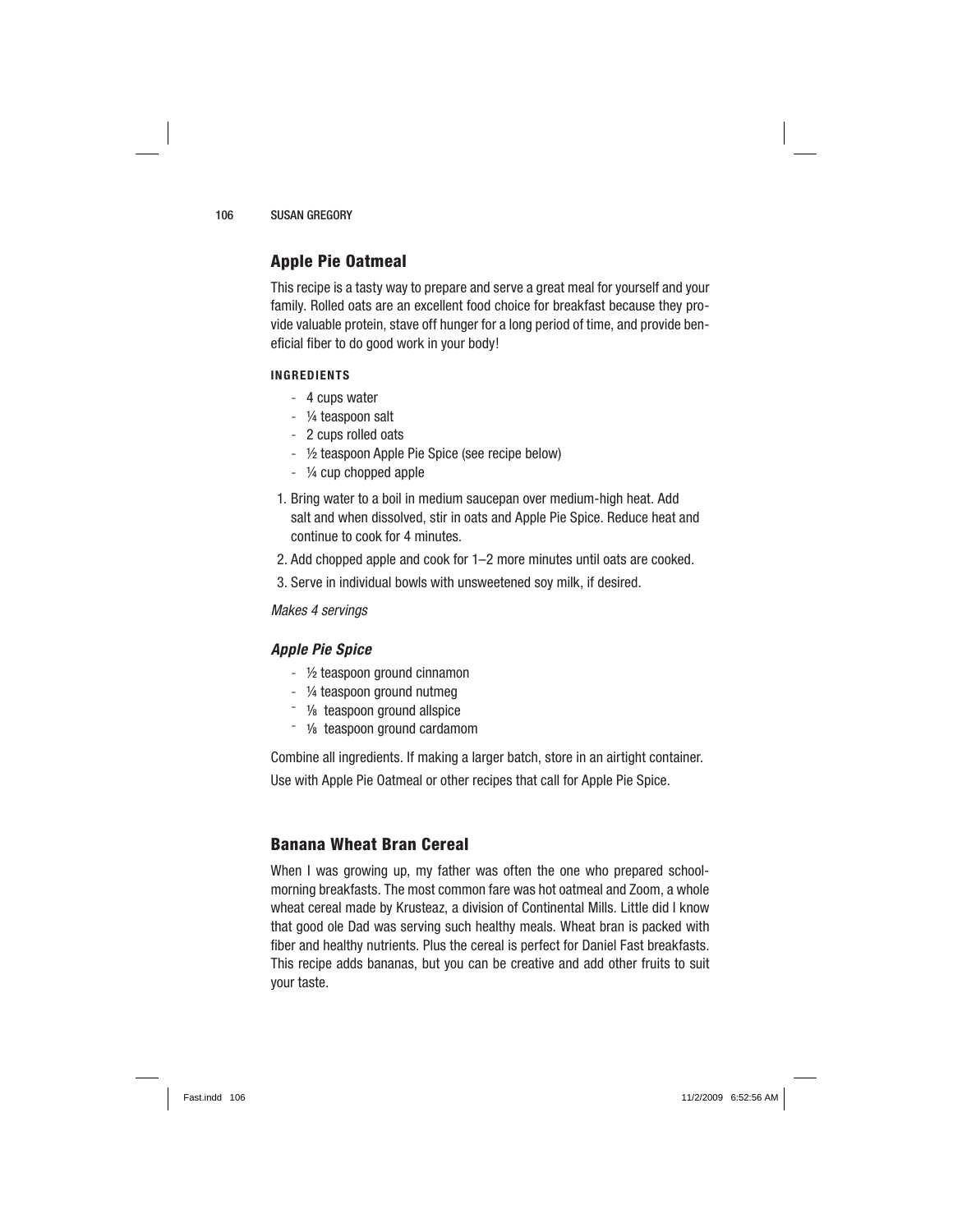# Daniel Fast Menus

#### **SAMPLE MENUS**

| Day            | <b>Breakfast</b>                                      | Lunch                                                                 | <b>Dinner</b>                                                                               | <b>Snack</b>                                 |
|----------------|-------------------------------------------------------|-----------------------------------------------------------------------|---------------------------------------------------------------------------------------------|----------------------------------------------|
| 1              | Muesli with soy<br>milk<br>Sliced fruit               | Steamed<br>vegetables<br>with brown<br>rice<br>Apple                  | Susan's<br>Vegetarian<br>Chili<br>Green salad<br>Orange slices                              | Hummus with<br>vegetable<br>plate            |
| $\mathfrak{p}$ | Drew's<br><b>Breakfast</b><br><b>Burritos</b>         | Susan's<br>Vegetarian<br>Chili<br>Carrot and<br>celery sticks         | <b>Bean Burgers</b><br>with Black<br>Bean and<br>Mango Salsa<br>Green salad<br>Apple slices | Fruit plate<br>Almonds                       |
| 3              | Apple Pie<br>Oatmeal with<br>soy milk<br>Apple slices | Plentiful<br>Vegetable<br>Soup<br>Salad greens<br>with<br>vinaigrette | Tex-Mex Chili<br>Pot<br>Red, Black, and<br><b>Yellow Delight</b><br>Salad<br>Fruit plate    | White Bean Dip<br>with carrots<br>and celery |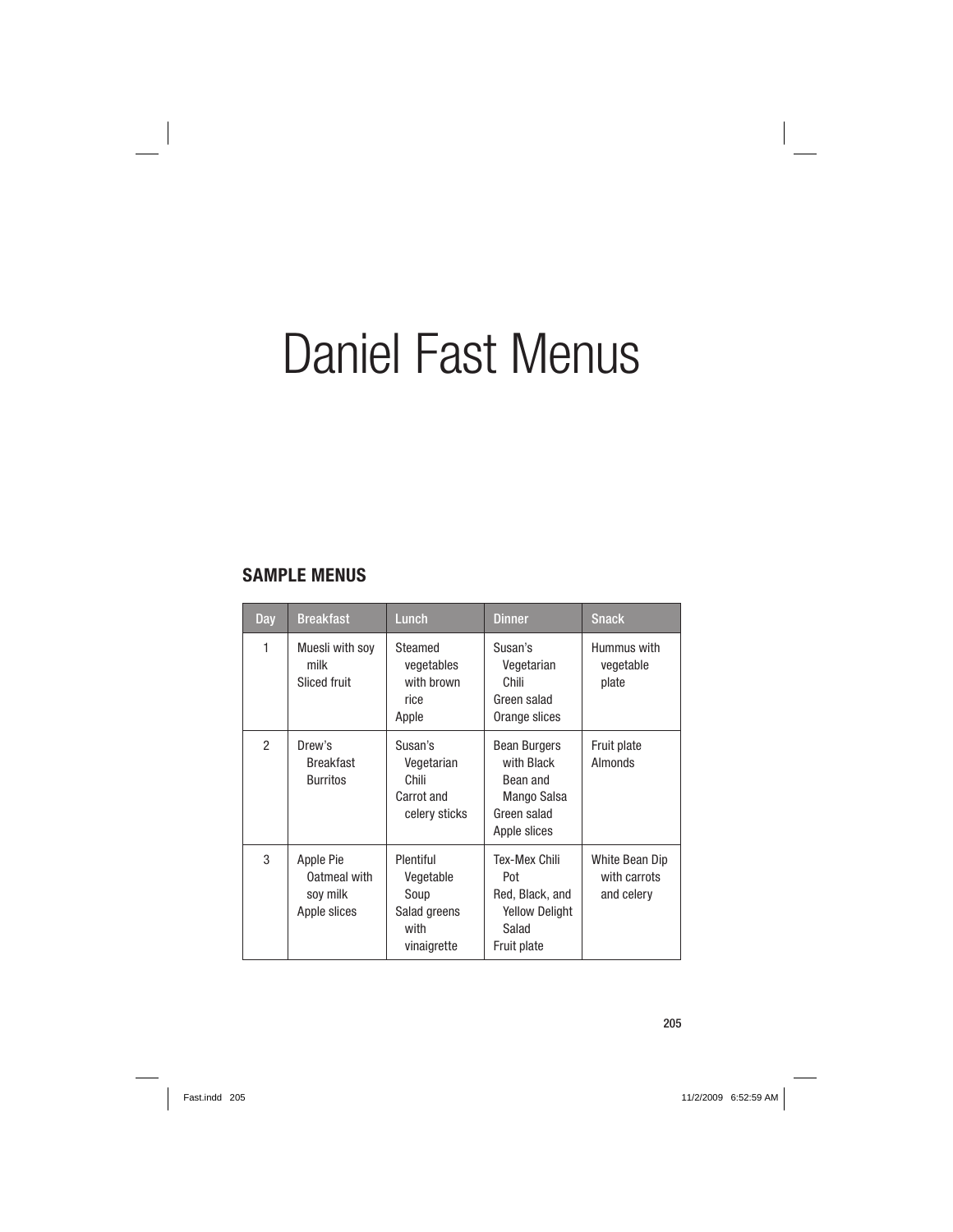# Twenty-One-Day Daniel Fast Devotional

Studies indicate that there are 2.1 billion Christians on the earth today. That's a lot of people! Christianity is the largest of all the religions in the world and includes more than 20,800 denominations. That's a lot of churches! But I wonder how many of the individuals who call themselves Christians would also consider themselves to be *disciples* of Jesus Christ.

Why the distinction? Many people attend church; let's call them "church attendees." But a disciple is something different. A disciple of Christ is a student who learns and follows the Master's teachings and lives according to His way. When you follow Christ, it doesn't mean that you will consider or obey selected parts of His teaching and ignore others. No, a disciple takes His teaching as truth in its entirety and then shapes his or her life according to those truths.

I can say without wavering or qualification that I am a Christian; it's my label. But the mantle that covers me is that I am a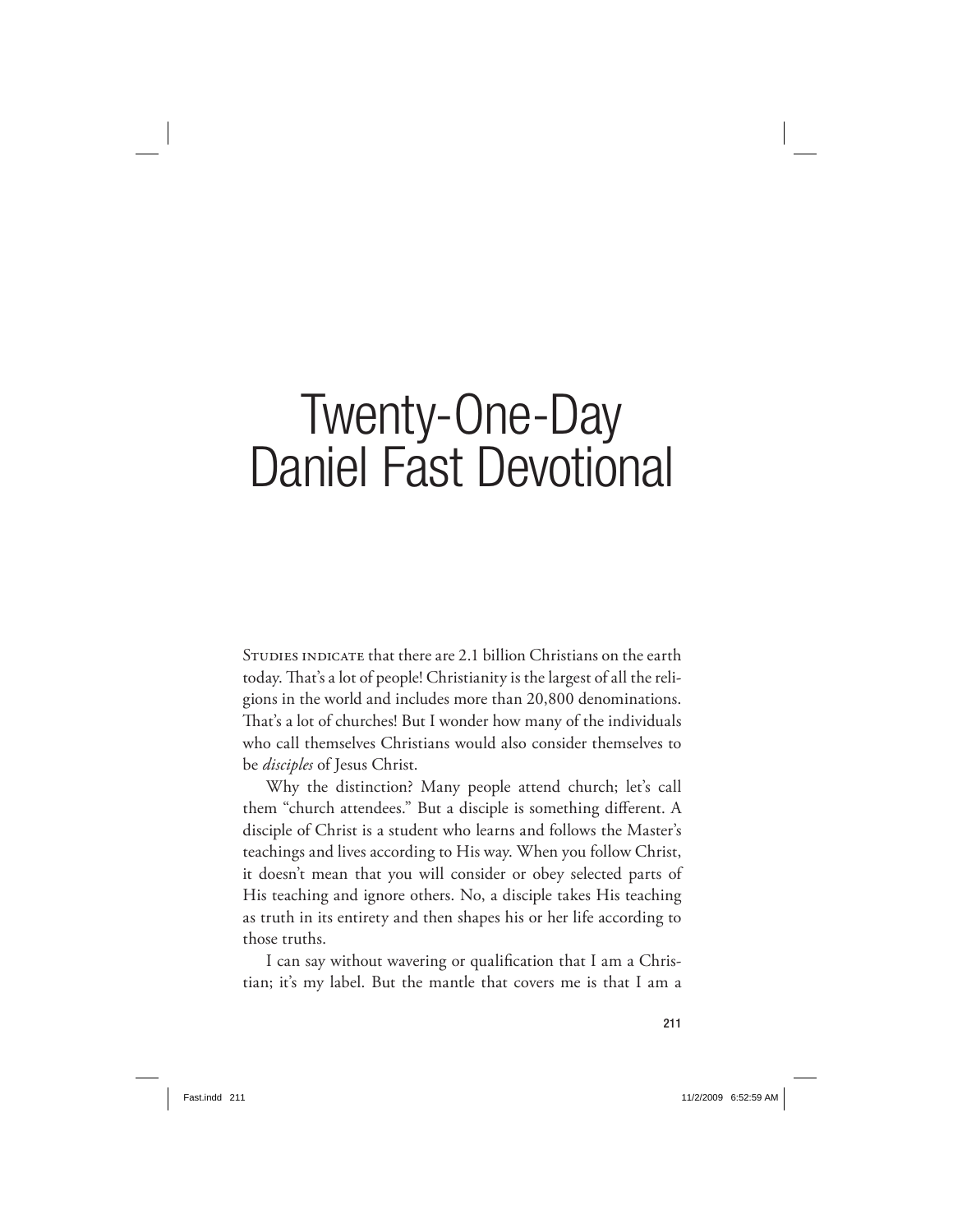disciple of Jesus Christ. It is Jesus and His teachings that shape my life, determine my future, and serve as the foundation on which I stand in all things.

As a disciple, I learn and study God's Word so I can discover more about how I am to live, serve, and behave. It's a lifelong process with immeasurable treasures of joy, knowledge, peace, and supernatural power.

My hope is that you, too, can call yourself a disciple of Jesus Christ. My prayer is that the following devotions stir up your faith and strengthen your walk with your Father as you experience the Daniel Fast. And for this reason I do not cease to pray for you  $\dots$ 

*And to ask that you may be fi lled with the knowledge of His will in all wisdom and spiritual understanding; that you may walk worthy of the Lord, fully pleasing Him, being fruitful in every good work and increasing in the knowledge of God; strengthened with all might, according to His glorious power, for all patience and longsuffering with joy; giving thanks to the* Father who has qualified us to be partakers of the inheritance *of the saints in the light. He has delivered us from the power of darkness and conveyed us into the kingdom of the Son of His love, in whom we have redemption through His blood, the forgiveness of sins.* 

*He is the image of the invisible God, the fi rstborn over all creation. For by Him all things were created that are in heaven and that are on earth, visible and invisible, whether thrones or dominions or principalities or powers. All things were created through Him and for Him. And He is before all things, and in Him all things consist. And He is the head of the body, the church, who is the beginning, the fi rstborn from the dead, that in all things He may have the preeminence.* 

—COLOSSIANS 1:9-18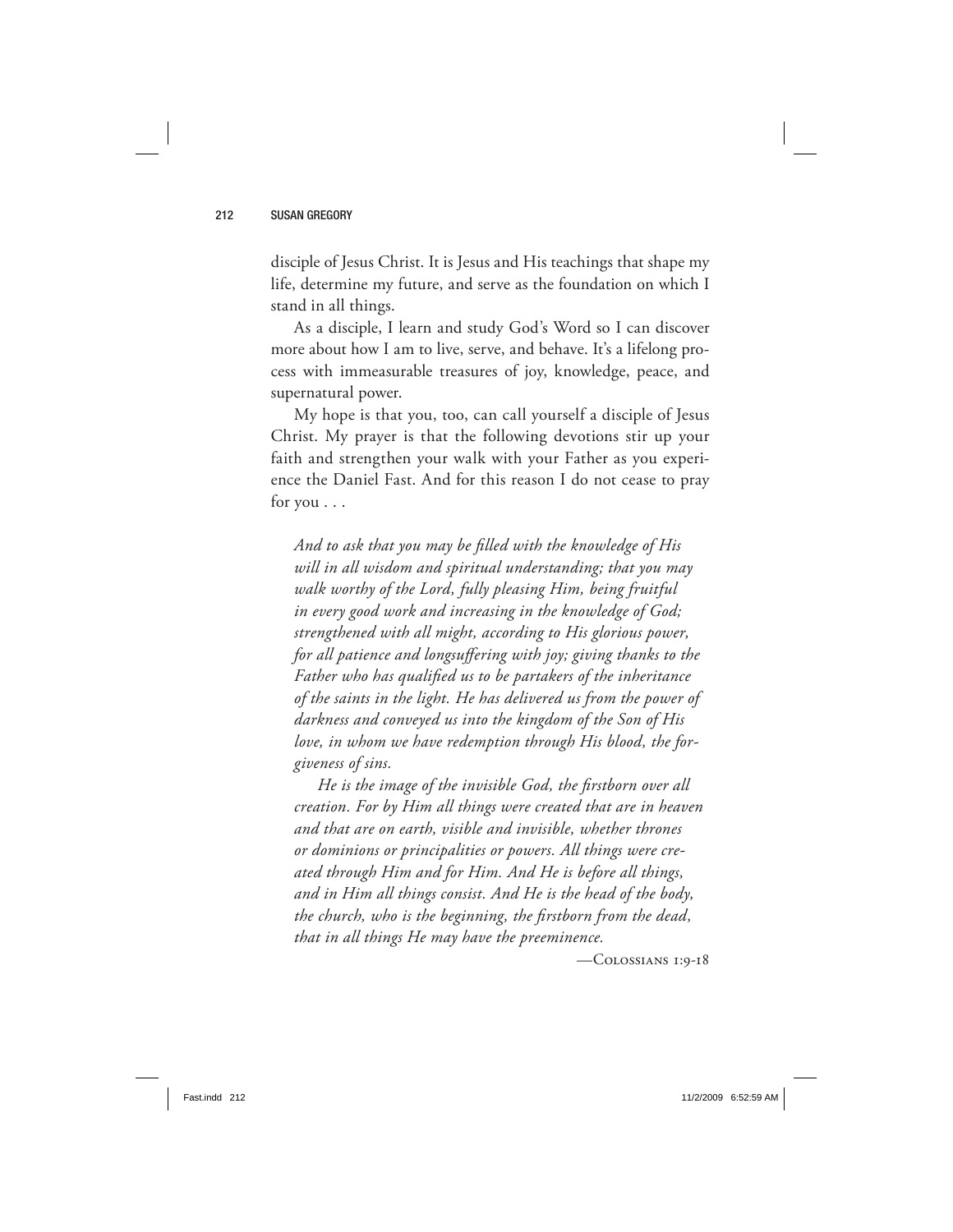#### **DAY 1**

#### **Firstfruits Offering**

The best of all firstfruits of any kind, and every sacrifice of any *kind from all your sacrifi ces, shall be the priest's; also you shall give to the priest the fi rst of your ground meal, to cause a blessing to rest on your house.* — EzEKIEL 44:30

Today is the first day of your fast. You are stepping into a different experience of feeding your soul, strengthening your spirit, and renewing your body. By entering into this special period of time, you are consecrating yourself (setting yourself apart) to focus more intently on the Lord and His ways.

We don't hear much about firstfruit offerings anymore. But they were a customary part of life for Old Testament believers, and there are many ways to make firstfruit offerings today. In Ezekiel 44:30, we see that the firstfruit is for the priest. So on this first day of consecrated prayer and fasting, you can say to Jesus, your High Priest, "Lord, today I give You the first of me. I put You first in my life."

We are also asked to give a firstfruits offering of our resources, just as God instructed the Israelites to do with their produce. The promised reward was "a blessing to rest on your house." You will recall that both Cain and Abel gave offerings to the Lord. Abel gave the firstborn of his flock and it pleased the Lord. But Cain's heart was not right before the Lord. Scholars conclude that his offering was not the best he had to offer, but rather leftovers. God rejected this offering.

The Lord doesn't want our spare time or our leftover efforts. He wants to be first in our lives. He wants the best of us. Throughout Scripture we are commanded to put God first. Exodus 20:5 says, "You shall not bow down to them nor serve them. For I, the LORD your God, am a jealous God." And in Matthew 6:33, "But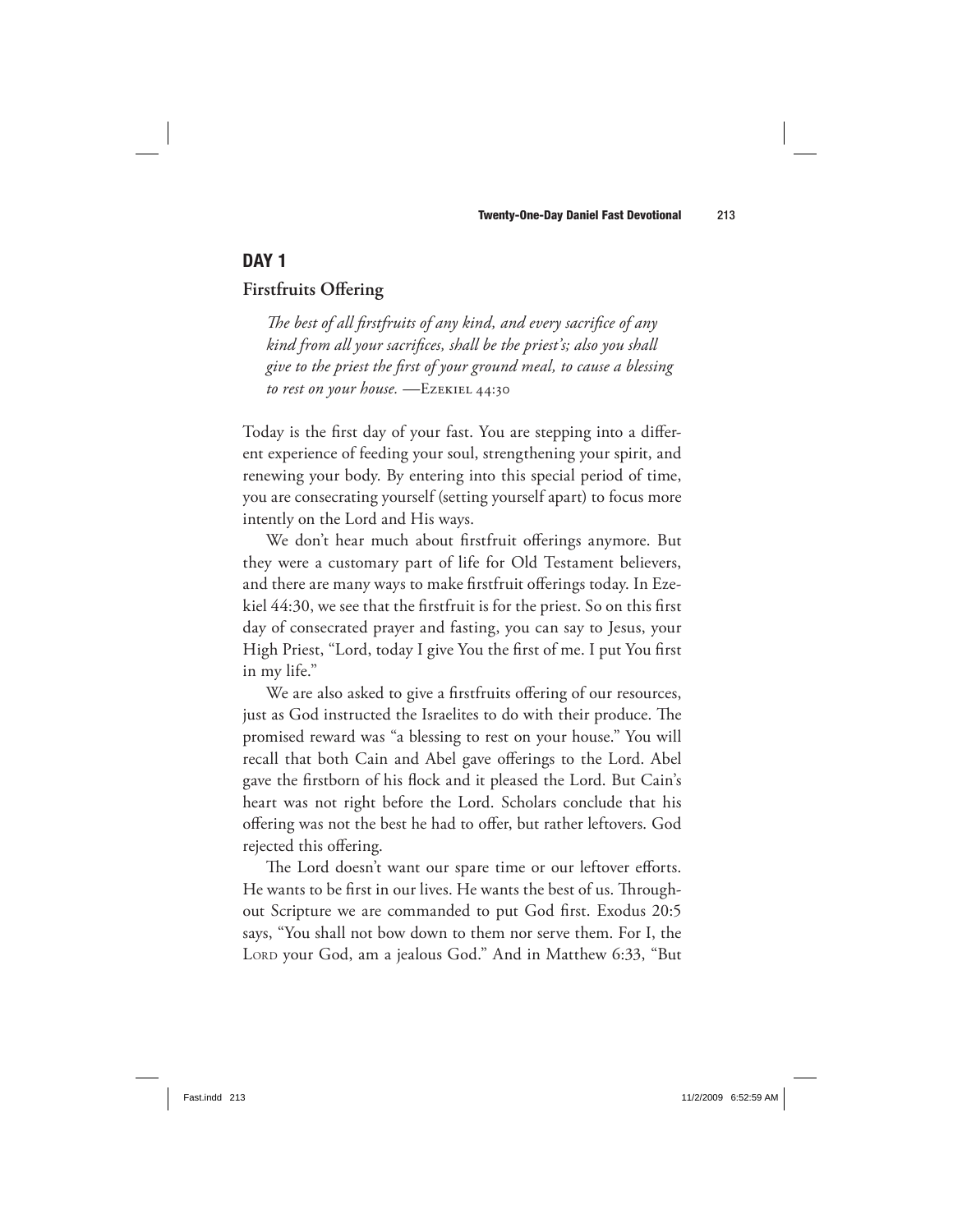seek first the kingdom of God and His righteousness, and all these things shall be added to you."

When we put God first in our lives, when He is the first and last authority in all that we do, then we are pleasing to the Lord and we have access to all He has for us. Psalm 103:1-2 says it beautifully: "Bless the LORD, O my soul; and all that is within me, bless His holy name! Bless the LORD, O my soul, and forget not all His benefits<sup>"</sup>

Does God want this position of priority because He craves our attention or needs our admiration? Maybe in part. I believe the underlying reason that God wants us to put Him first in our lives is because of the amazing, powerful, and immeasurable love He has for each one of us. He wants to pour out His mercy, grace, goodness, wisdom, and blessing over us in abundance. He wants us to be all He created us to be so we can experience a marvelous life and accomplish the good works He has already assigned to us.

The greatness He has planned for each of us is so enormous that the only way it can be fully realized is for us to stay close to Him. Likewise, His love and care are so deep and so broad and He desires to have an intimate and loving relationship with each of us that we must be close to Him to share in that bond. Finally, we know that our adversary the devil walks about like a roaring lion, seeking whom he may devour. His goal is to steal, kill, and destroy us, and we need the protection and counsel of our Father and His forces, available to defend us and realize the victory.

Do you hear the Holy Spirit's still, small voice beckoning you to come closer? Is God calling you to make adjustments in your life so that He is first in every area? Your period of prayer and fasting is a perfect time to hear the Lord and discover how much He desires you and every aspect of your life. Open your heart to Him and seek His wisdom and council. He will instruct you and guide you as you draw closer to Him and His ways. His arms are open wide, so respond to His warm and gracious invitation and come.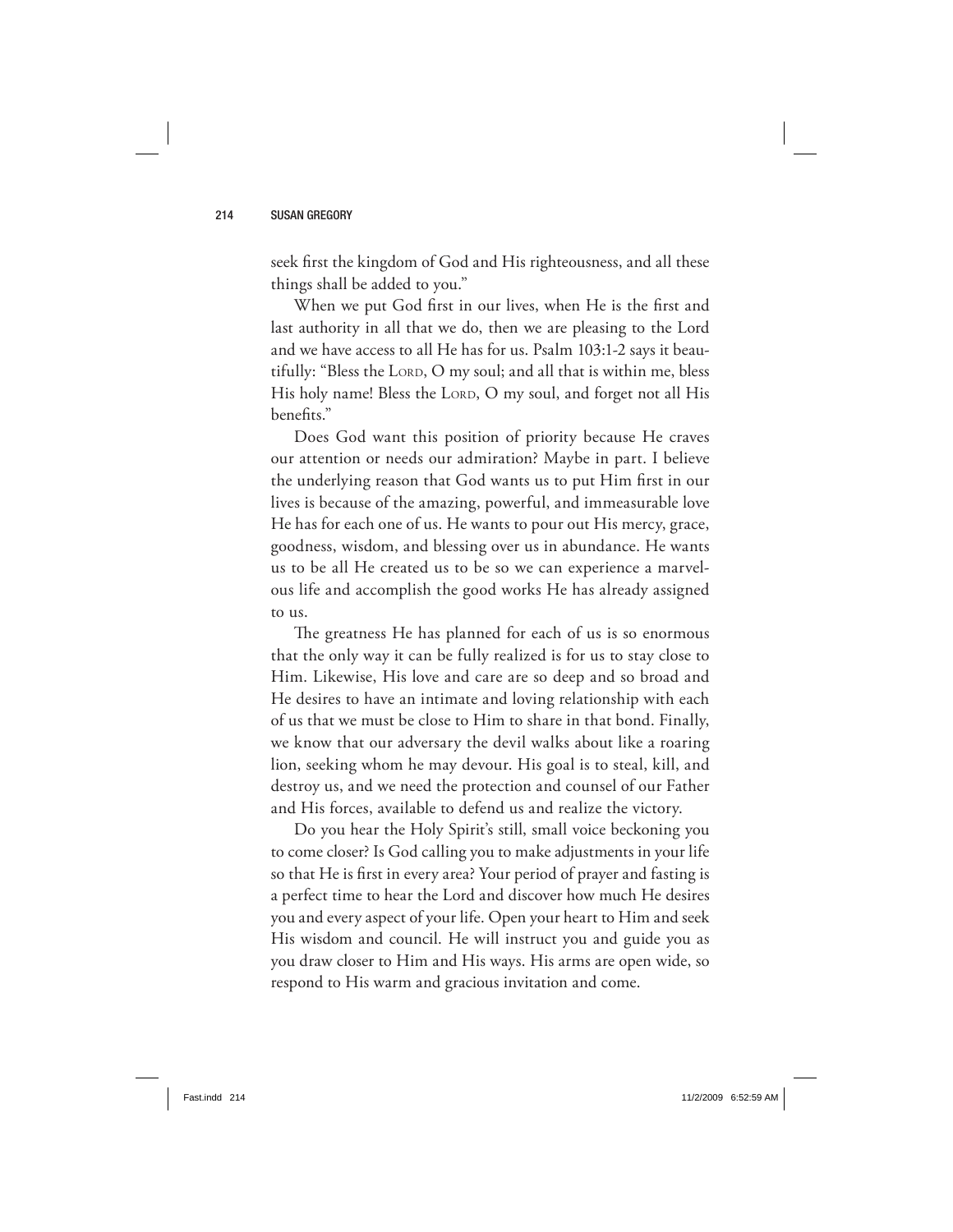## Frequently Asked **Questions**

#### Q. *Our whole family is going to go on the Daniel Fast. Do think this is a healthy eating plan for children? My oldest is six years old.*

A. According to Jewish law, children are not responsible for their actions until they reach "the age of majority," generally thirteen years for boys and twelve for girls. At this time, children start to bear their own responsibility for Jewish ritual law, tradition, and ethics and are privileged to participate in all areas of Jewish community life. Prior to this, the child's parents hold the responsibility for the child's adherence to Jewish law and tradition. Health and growth issues also must be considered for preteen children. The main thing you want to teach your children about fasting is the fact that it's part of our spiritual discipline. I think you will be most effective with your children if you ask them which foods they would like to restrict so they can experience the impact of the fast.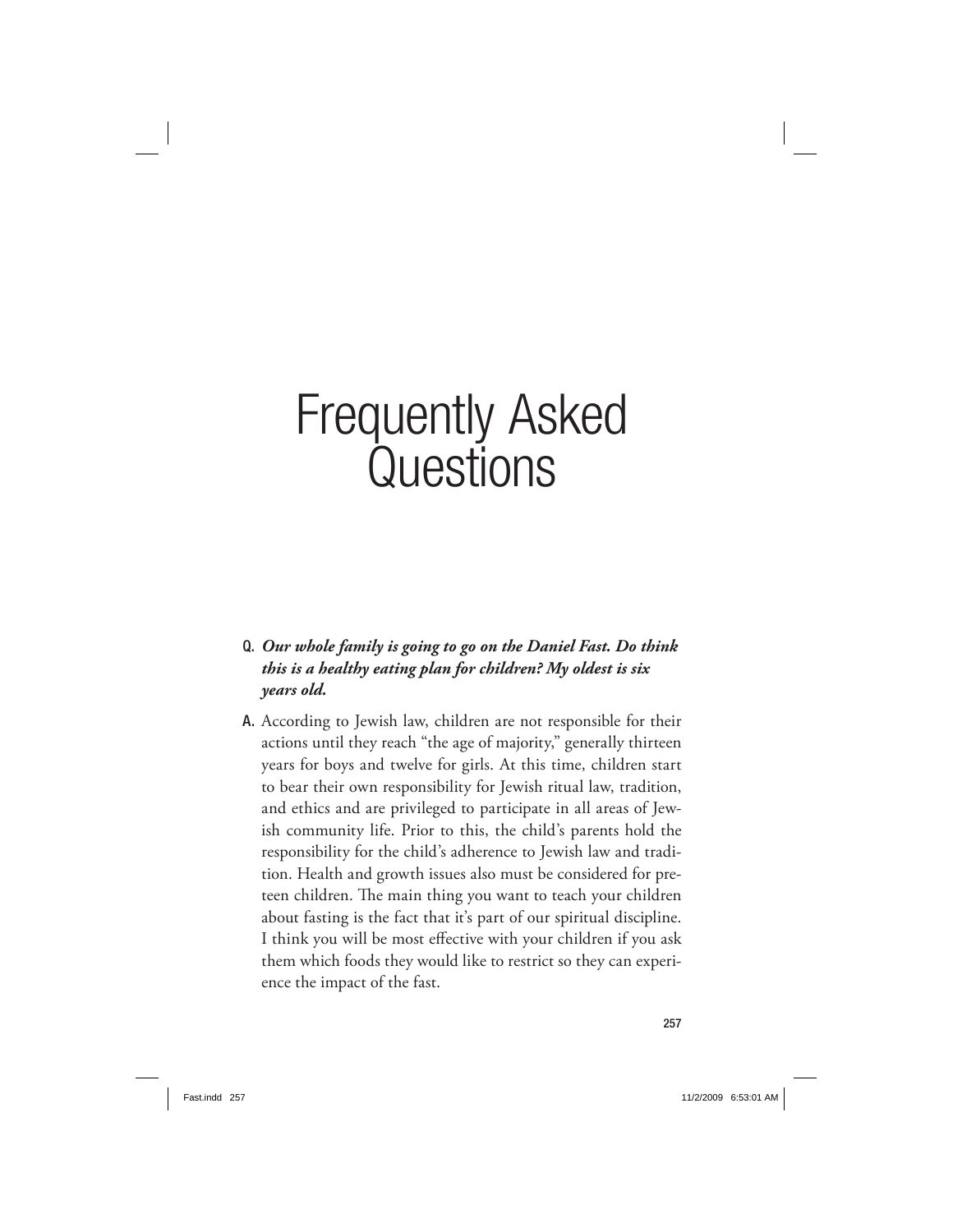## Acknowledgments

I want to thank the members of my "life support team" who have invested in and stood alongside me over the years. I am grateful to you and for you! While this list is not exhaustive, I do want to recognize Erin Bishop, Lynn Chittenden, Mick Fleming, Nole Ann Horsey, Sid Kaplan, Michael Main, Tonia Pugel, Lili Salas, Pastors David and Linda Saltzman and Ellensburg Foursquare Church, Pastor Abbie Thela (my little brother-in-love), Fr. Paul Waldie, OMI (a living testimony of Christian love), and my dear children, grandchildren, and family.

This book would likely be sitting on the hard drive of my computer if it wasn't for Ann Spangler, whose wisdom, experience, and giftedness have been priceless. I also want to thank the professional and dedicated team at Tyndale House Publishers—especially my editor, Lisa Jackson.

The foundation of everything good in my life is my amazing Father to whom I am grateful beyond words. Thank You for the conversations and time we spend together, along with the guidance, love, grace, and joy You give so generously. You have shown me comfort, security, and power in the Way, the Truth, and the Life. My sincere hope is to serve You as I serve Your people who use this book to grow in the love, knowledge, and grace of Your Son through the spiritual discipline of prayer and fasting.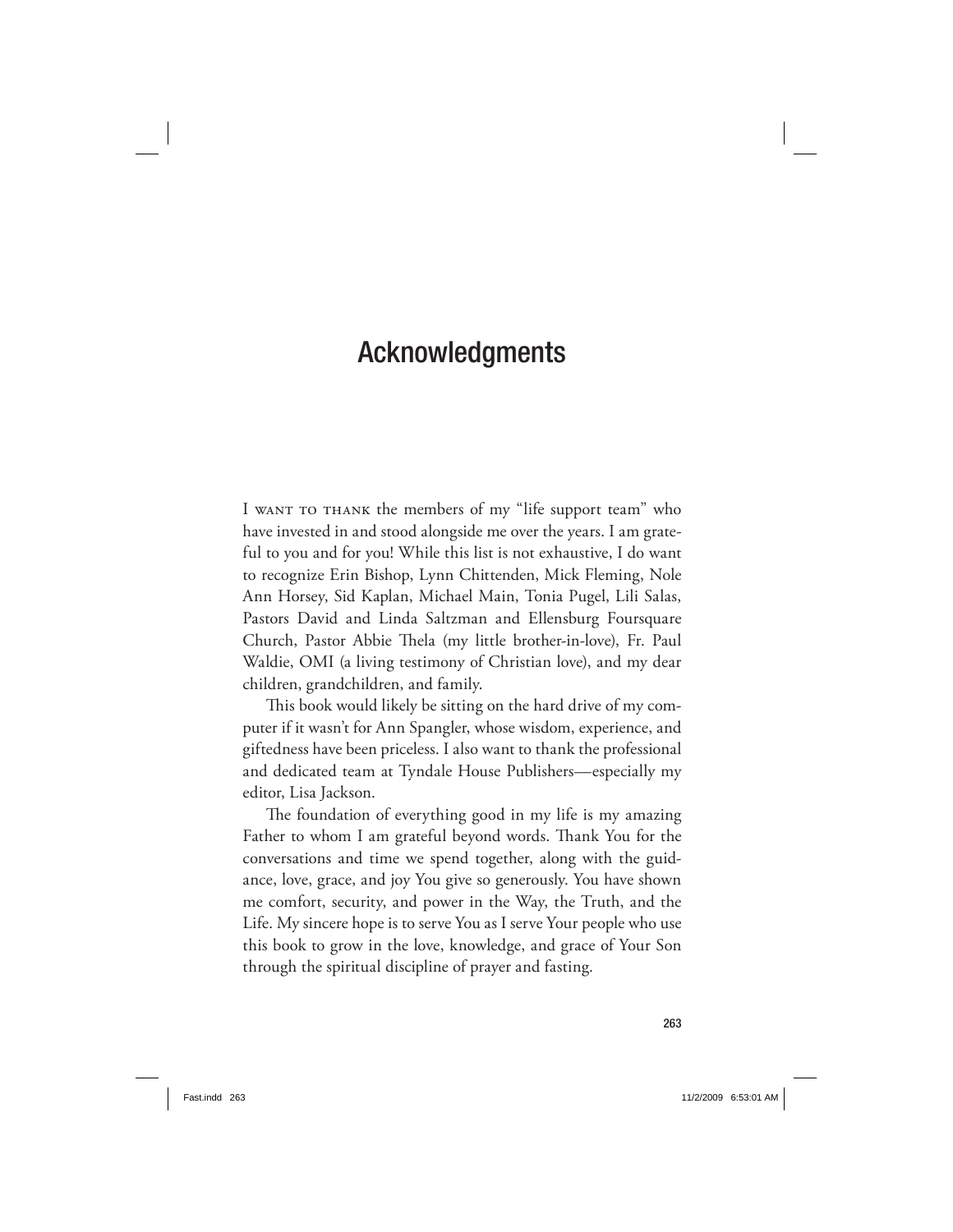## **Notes**

- 1. The Daniel Fast Blog, http://www.DanielFast.wordpress.com, and Web site, http:// www.Daniel-Fast.com.
- 2. Matthew Henry, *Matthew Henry's Complete Commentary on the Whole Bible,* Daniel 1:12, "*Prove us for ten days;* during that time let us have nothing but *pulse to eat,* nothing but herbs and fruits, or parched peas or lentils, and nothing but *water to drink,* and see how we can live upon that, and proceed accordingly."
- 3. There are two primary theological views of the makeup of humankind. The view that a person is comprised of two parts (body and soul) is called *dichotomy*. The view that a person is comprised of three parts (body, soul, and spirit) is called *trichotomy*. There is also the philosophy of *monism* that says there is no distinction between body and soul. Although I am not a theologian, I believe that Scripture teaches the trichotomy of humankind.
- 4. Caroline Leaf, *Who Switched Off My Brain?* (Dallas: Switch On Your Brain USA LP, 2009), or see "Thought Life," https://www.drleaf.net/osc/thoughtlife.php?osCsid=3f aebe66f468b5971458c23060bb4b01 (accessed September 28, 2009).
- 5. Trust for America's Health, "TFAH Testifies before Congress on America's Obesity Epidemic during Economic Recession," March 26, 2009, http://healthyamericans .org/newsroom/releases/?releaseid=164 (accessed August 12, 2009).
- 6. World Health Organization, "Diabetes Programme: Facts and Figures," http:// www.who.int/diabetes/facts/world\_figures/en/ (accessed September 28, 2009).
- 7. Peter L. Williams and Roger Warwick, eds., *Gray's Anatomy*, 36th British Edition (Edinburgh/New York: C. Livingstone, 1980), 1350.
- 8. Mayo Clinic, "Dietary Fiber: An Essential Part of a Healthy Diet," http://www .mayoclinic.com/health/fiber/NU00033.
- 9. Adapted from http://www.mayoclinic.com/health/high-fiber-foods/NU00582.
- 10. Mayo Clinic, "Water: How Much Should You Drink Every Day?" http://www .mayoclinic.com/health/water/nu00283 (accessed May 25, 2009).
- 11. American Heart Association, "Know How Many Calories You Should Eat," http:// www.americanheart.org/presenter.jhtml?identifier=3040366 (accessed September 21, 2009).
- 12. See http://www.centralbean.com/cooking.html.